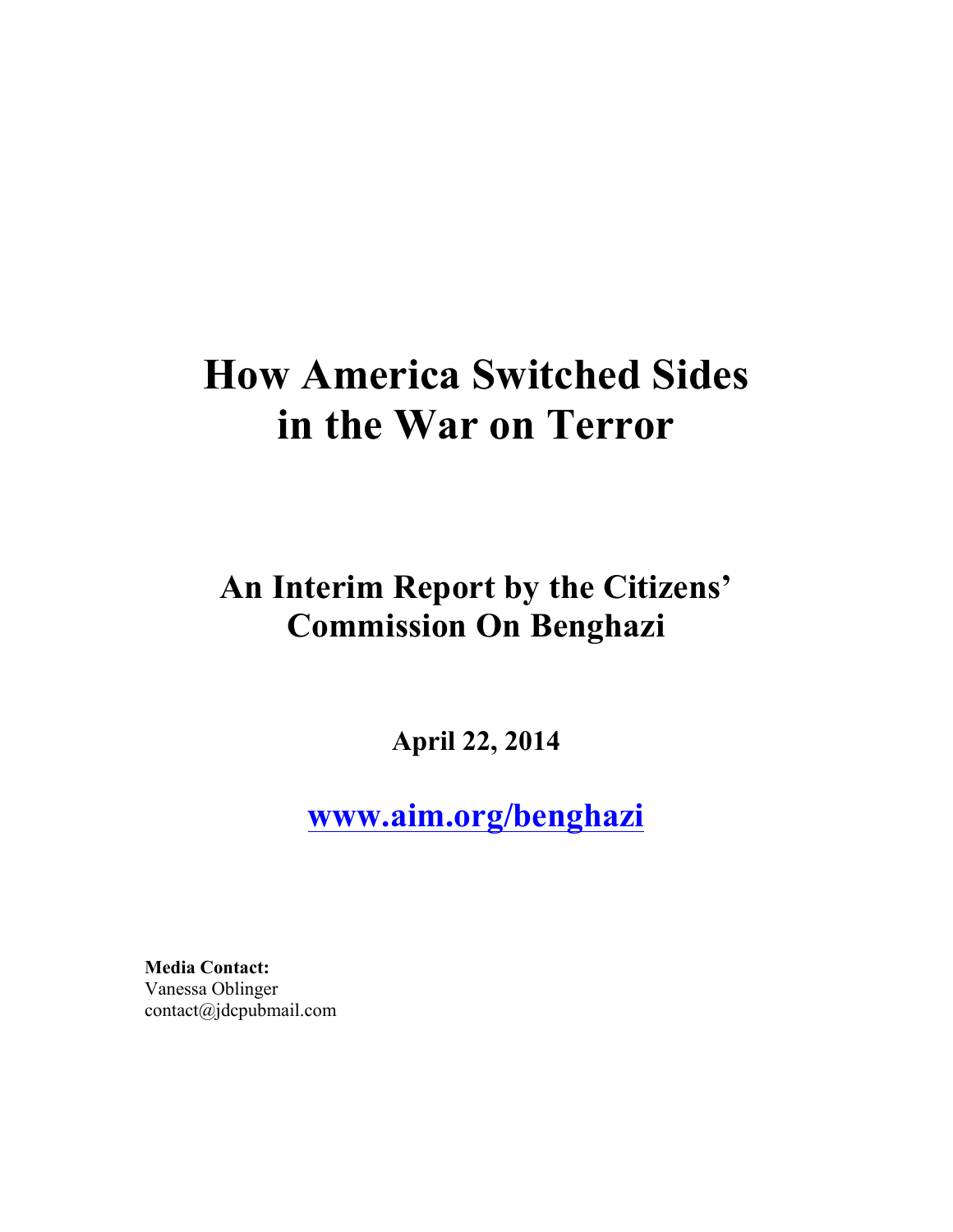## **Table of Contents**

| Key Takeaways                       |    |
|-------------------------------------|----|
| Summary of Findings                 |    |
| Freedom of Information Act Requests |    |
| Appendix (Primary Source Reporting) |    |
| Biographies of CCB Members          | 24 |
|                                     |    |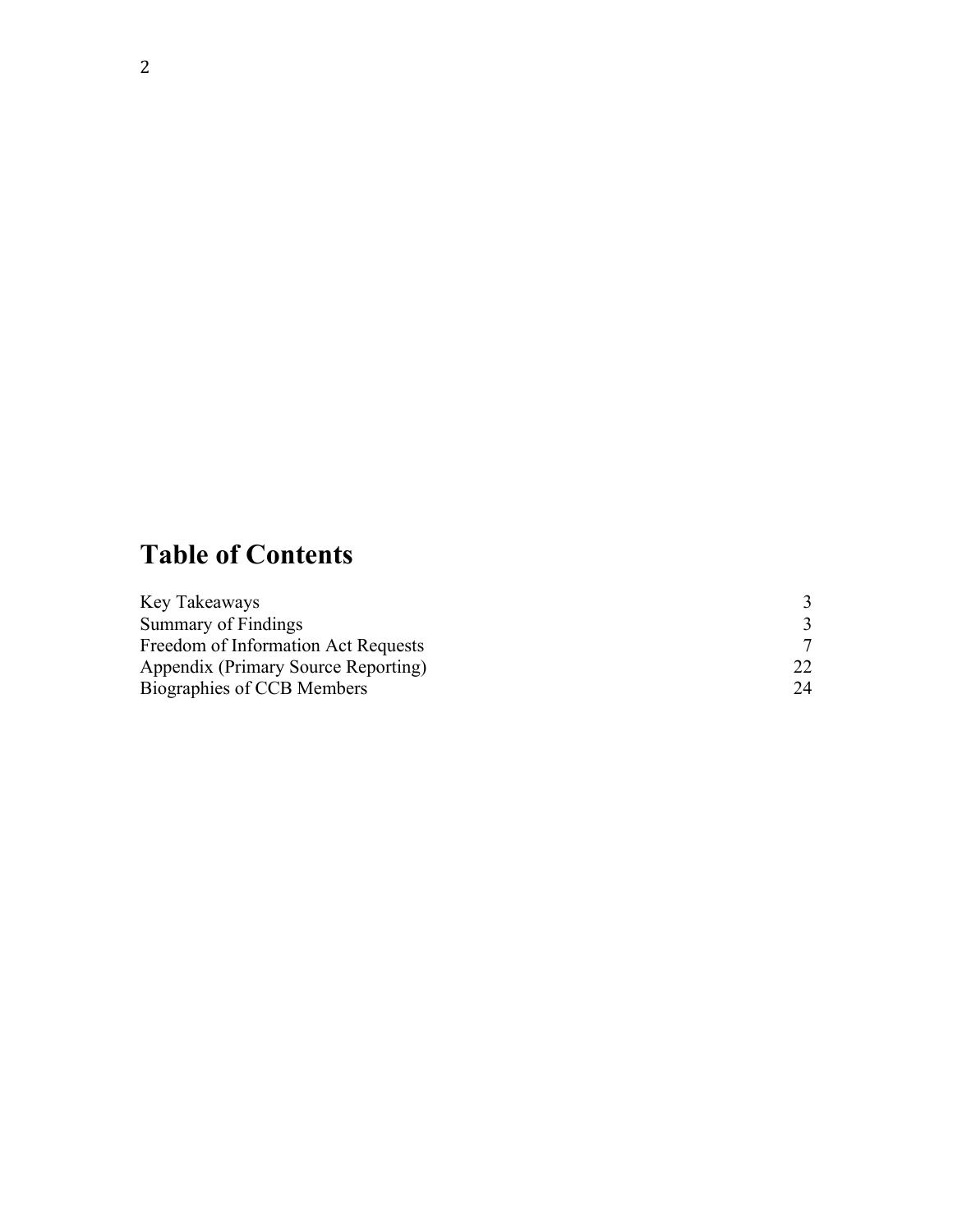### **Key Takeaways:**

Since its initial September 2013 conference, the Citizens' Commission on Benghazi has launched a months-long investigation into the causes and elements involved in the Benghazi, Libya attacks of September 11, 2012. This research, which involves interviews with several knowledgeable sources, has led the CCB to conclude that

- Muammar Qaddafi expressed his willingness to abdicate shortly after the beginning of the 2011 Libyan revolt, but the U.S. ignored his calls for a truce, which led to extensive loss of life (including four Americans), chaos, and detrimental outcomes for U.S. national security objectives across the region.
- The U.S. facilitated the delivery of weapons and military support to al Qa'edalinked rebels in Libya.
- On the day of the attacks in Benghazi, whether or not there was an official order to stand down, the result was the same. There were military assets, for example, at the U.S. base in Sigonella, in Sicily, Italy that could have been brought to bear, and perhaps could have saved the lives of the two men killed at the CIA Annex, the scene of the second attack that night. The failure to attempt to rescue these Americans amounts to a dereliction of duty.
- Previous investigations have been ineffective as the cover-up of Benghazi continues at all levels of government, prompting the need for a Select Committee with the power of subpoena to investigate this tragedy and compel testimony under oath outside the five-minute rule imposed on Congressional members by the current investigative structure.

### **Summary of Findings:**

**The war in Libya was unnecessary, served no articulable U.S. national security objective, and led to preventable chaos region-wide.** In the period since the 2011 revolution in Libya, the country has remained fragmented, poorly governed, and overrun with violent militias, the majority of which are jihadist Al Qa'eda in the Islamic Maghreb (AQIM) affiliates. Yet, at the time of his overthrow, Muammar Qaddafi was an ally of the United States in the Global War on Terror.

On 17 March 2011 the United Nations Security Council passed resolution 1973 for a "No Fly Zone," ostensibly to protect Libyan civilians caught up in the hostilities between Libyan government forces and the rebel forces, which were dominated by the Libyan Muslim Brotherhood and al-Qa'eda. The following day in London, Secretary of State Hillary Clinton announced U.S. government support for the Brotherhood-led Libyan Transitional National Council in its revolt against Qaddafi.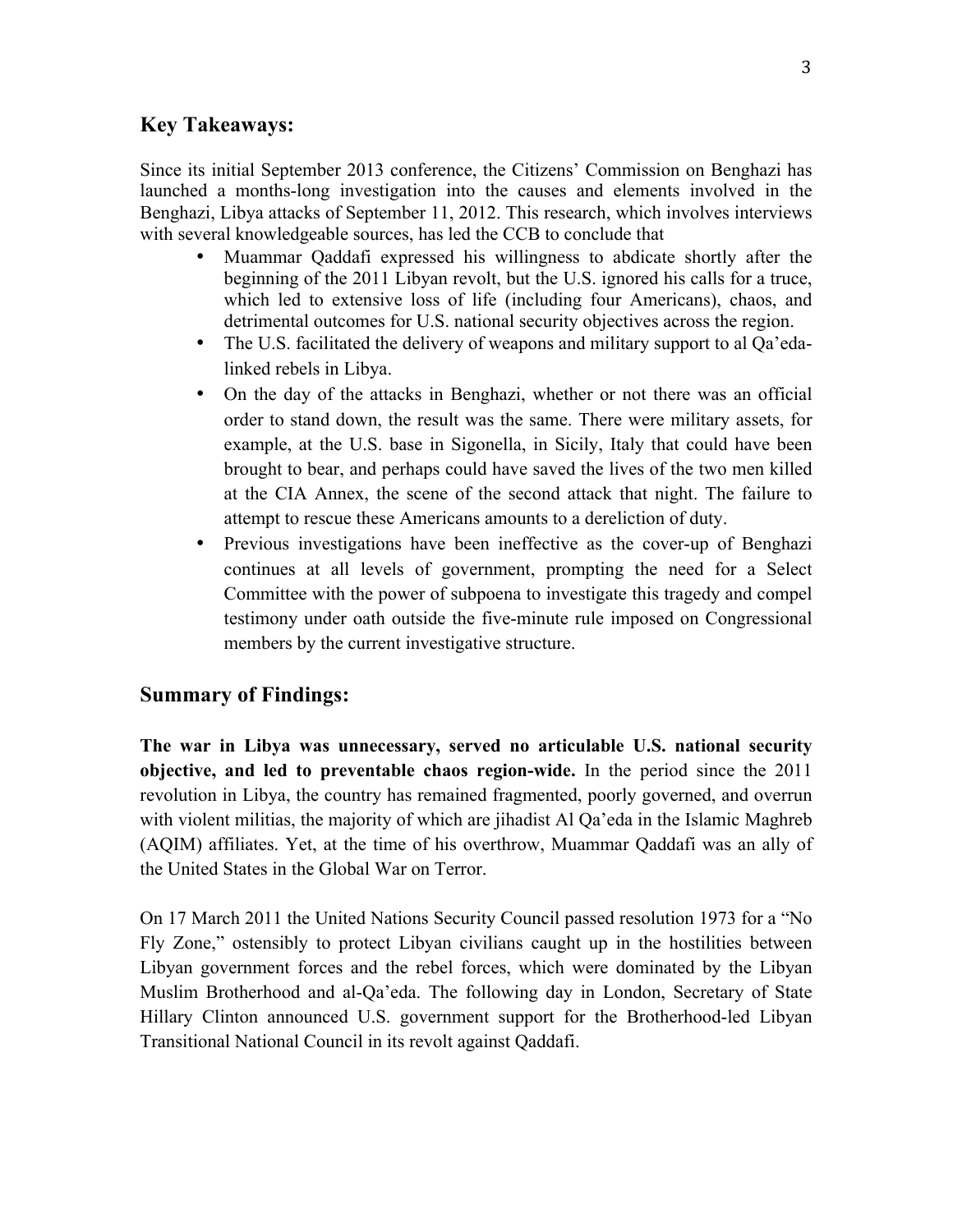The Citizens' Commission on Benghazi (CCB) has discovered, however, that the ensuing civil war may well have been avoided, had the U.S. chosen to permit it. Within days of that declaration of U.S. government support for the Libyan rebels, Qaddafi sought to enter into negotiations with the U.S. Africa Command (AFRICOM) under a flag of truce for the purpose of discussing his possible abdication and exile. On 21 March 2011, Rear Admiral (ret.) Chuck Kubic began email and telephone contact between Tripoli and AFRICOM Stuttgart regarding the possibility of talks under a white flag of truce. Over the following days, Qaddafi expressed interest in a truce, and possible abdication and exile out of Libya. He even pulled his forces back from several Libyan cities as a sign of good faith.

RADM Kubic telephoned LTC Brian Linvill, the U.S. AFRICOM point of contact for all military matters regarding the Libyan situation, to advise him of Qaddafi's desire to enter into military-to-military discussions. General Carter Ham was advised immediately on 21 March 2011 of these communications and conveyed them up his chain of command to the Pentagon. After two days of back-and-forth with the Libyans, however, General Ham had received no positive affirmation of consent from Washington, D.C. to pursue Qaddafi's offer. The war continued and ultimately cost tens of thousands of lives. The U.S. failure to even consider Qaddafi's request for talks, and its determination to enter and pursue this war in support of al-Qa'eda-linked rebels, presents the appearance of a policy intent upon empowering Islamic forces with no measurable benefit to U.S. national security.

**Changing sides in the War on Terror:** Even more disturbingly, the U.S. was fully aware of and facilitating the delivery of weapons to the al-Qa'eda-dominated rebel militias throughout the 2011 rebellion. The jihadist agenda of AQIM, the Libyan Islamic Fighting Group (LIFG), and other Islamic terror groups represented among the rebel forces was well known to U.S. officials responsible for Libya policy. The rebels made no secret of their al-Qa'eda affiliation, openly flying and speaking in front of the black flag of Islamic jihad, according to author John Rosenthal and multiple media reports. And yet, the White House and senior Congressional members deliberately and knowingly pursued a policy that provided material support to terrorist organizations in order to topple a ruler who had been working closely with the West actively to suppress al-Qa'eda. The result in Libya, across much of North Africa, and beyond has been utter chaos, disruption of Libya's oil industry, the spread of dangerous weapons (including surface-to-air missiles), and the empowerment of jihadist organizations like al-Qa'eda and the Muslim Brotherhood.

**The Weapons Flow: A**n American citizen source trusted by the CCB who has long experience in the Middle East described the flow of weapons from Qatar to the Libyan rebels and the diversion of some of those arms. After Qaddafi's regime had been ousted,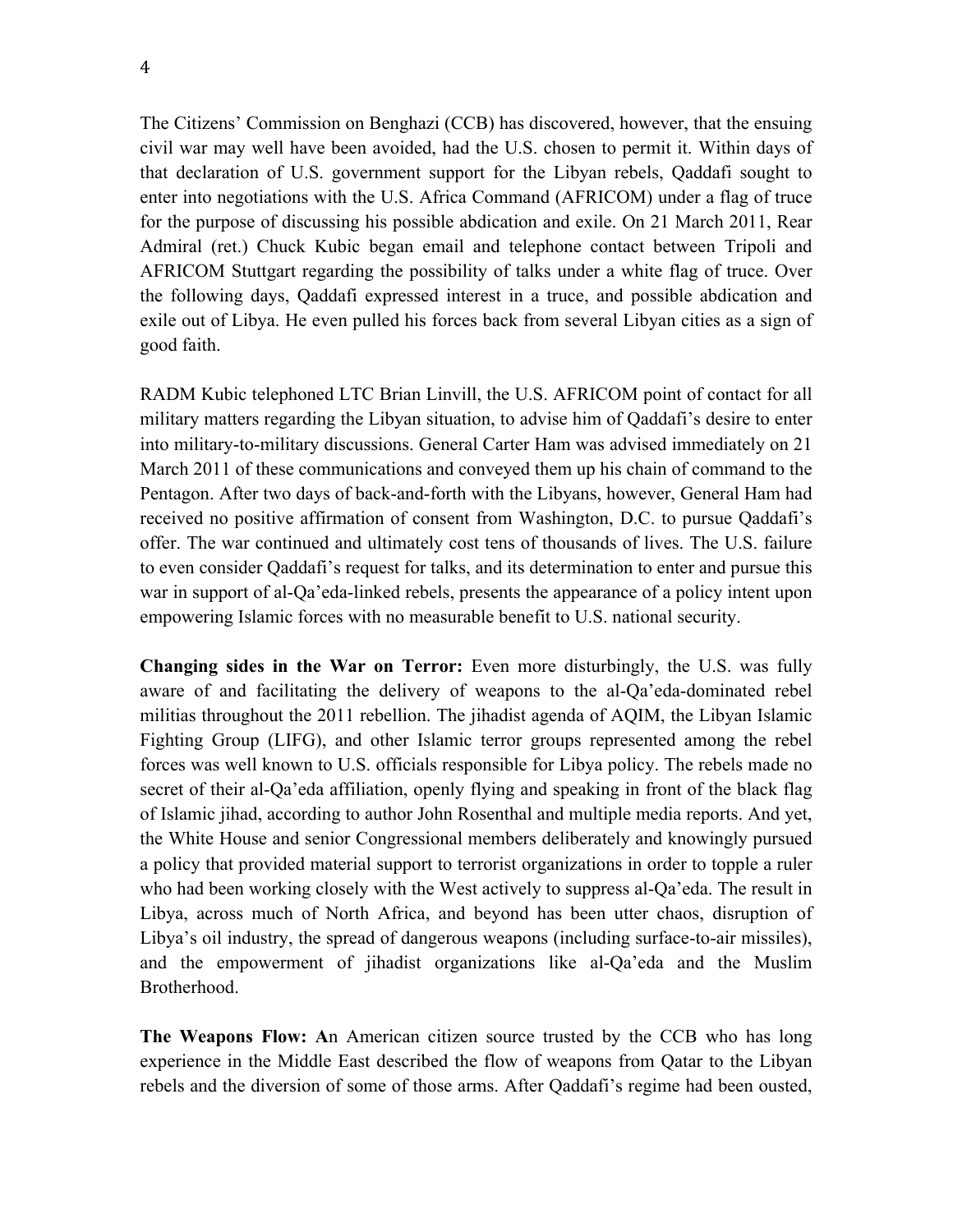a delegation from the United Arab Emirates (UAE) traveled to Libya to collect payment for the weapons the UAE had financed and Qatar had delivered to the Transitional National Council (TNC) during the war. The UAE delegation was seeking \$1 billion it claimed was owed. During their visit to Tripoli, the UAE officials discovered that half of the \$1 billion worth of weapons it had financed for the rebels had, in fact, been diverted by Mustafa Abdul Jalil, the Muslim Brotherhood head of the Libyan TNC, and sold to Qaddafi. Furthermore, according to information learned during the UAE visit to Tripoli, when Jalil learned that Major General Abdel Fatah Younis, Qaddafi's former Minister of the Interior before his late February 2011 defection to the rebel forces, had found out about the weapons diversion, he ordered Abu Salim Abu Khattala, leader of the Abu Obeida Bin al-Jarrah brigade to kill him. Abu Khattala, later identified as the Ansar al-Shariah commander who led the 11 September 2012 attack on the U.S. mission in Benghazi, accepted the orders and directed the killing of Gen. Younis in July 2011.

The key significance of this episode is the demonstration of a military chain-of-command relationship between the Libyan Muslim Brotherhood leadership of the TNC and the al-Qa'eda-affiliated militia (Ansar al-Shariah) that has been named responsible for the attack on the U.S. mission in Benghazi. Abu Khattala is under a Department of Justice sealed indictment. His brigade merged into Ansar al-Shariah in 2012, and he was positively identified to the FBI in a cell-phone photo from the scene of the attack, yet remains free and available for interviews to the media.

**The White House Cover-Up**: Despite the several ongoing Congressional investigations, as well as the State Department's Accountability Review Board (ARB) report, the American people are no closer to knowing exactly what happened in Benghazi and why than they were on 12 September 2012. The Congressional committees have pursued their work in closed-door sessions as well as open testimony, but in a disjointed and uncoordinated fashion that has been stymied by administration stonewalling and the fiveminute rule that severely curtails members' ability to pursue a full and fair investigation. CCB members have signed two letters to Speaker John Boehner demanding the creation of a Select Committee to address these problems.

The CCB conducted an extensive research effort into the elements and sequence of the administration's two-week campaign to falsely claim that a protest had preceded the attack on our Benghazi mission, and their efforts to blame a YouTube video for the attack. The White House campaign appears to have been well-coordinated with U.S. Muslim Brotherhood organizations as well as Islamic state members of the Organization of Islamic Cooperation (OIC), who all joined in condemnation of the video, and, even more troubling, issued calls for restrictions on Americans' free speech rights.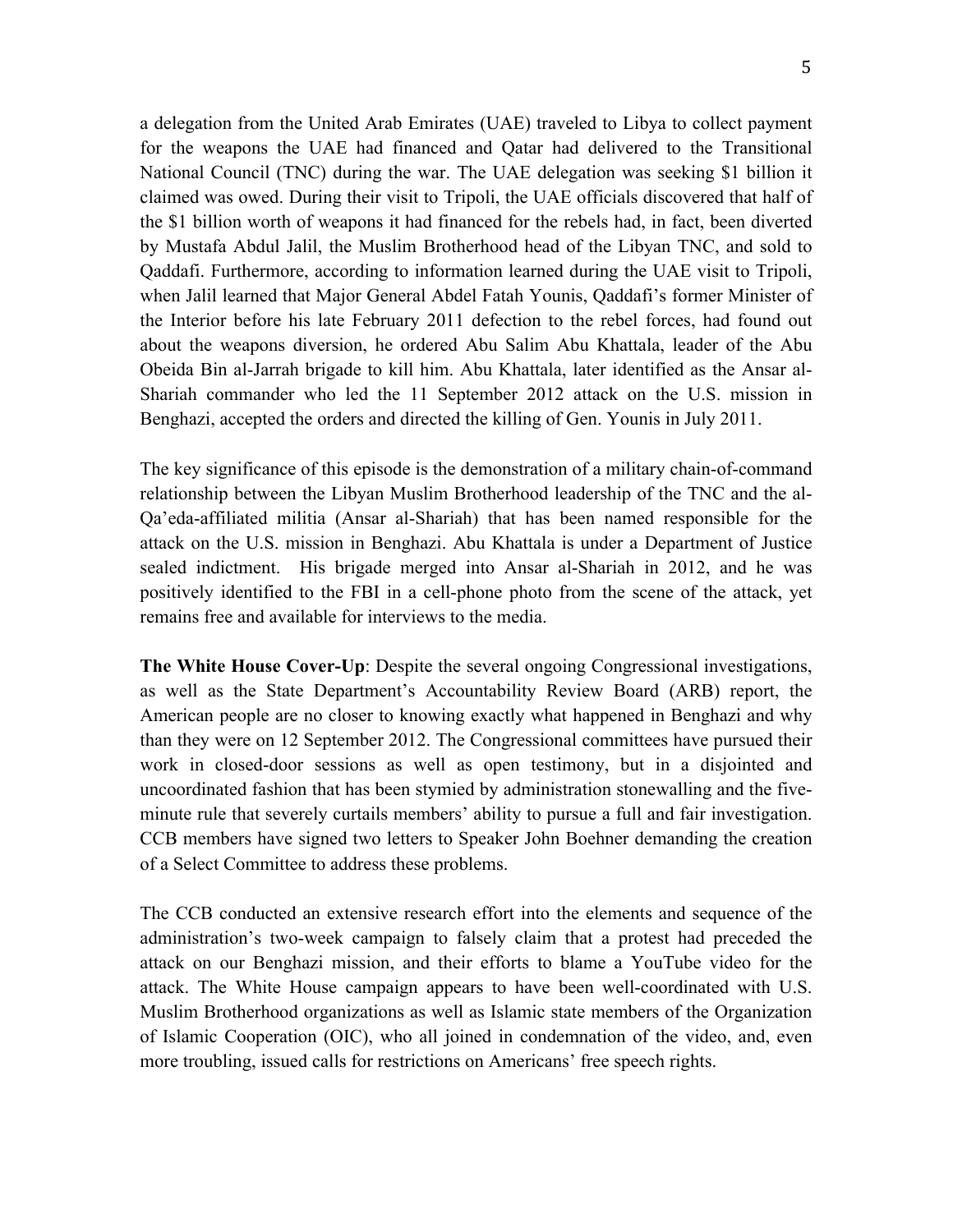**The FOIA Investigation:** We have also begun our own investigation into the events surrounding September 11, 2012 through the use of the Freedom of Information Act request process. To date, Accuracy in Media and the CCB Members have filed 85 FOIA requests to the Department of State, Department of Defense, Central Intelligence Agency and Federal Bureau of Investigation. These requests can be seen at http://www.aim.org/benghazi/freedom-of-information-act-requests/. Major questions asked include requests to produce:

- [The] September 15th or 16th FBI 302 Interview Reports, and corresponding handwritten notes, of interviews conducted in Germany of United States personnel who had been in the Benghazi mission and the Benghazi CIA annex during the September 11th and 12th attacks on those facilities.
- Any and all videos depicting the United States Consulate in Benghazi, Libya (including the Special Mission Compound and the Annex) between September 10, 2012 and September 12, 2012. This request includes, but is not limited to (1) all videos and photographs obtained, transmitted, or recorded via any unmanned aerial vehicles (UAVs), and (2) video of closed-circuit television monitor at the Benghazi Mission facility's Tactical Operations Center on September 11th and 12th, 2013.
- All records generated between September 11, 2012 and the present, by survivors of the September 11th and 12th attacks on the Benghazi mission and the Benghazi CIA Annex, or by any person regarding the survivors' accounts of the attack.
- Non-Disclosure Agreements signed by survivors of the Benghazi attacks, including employees or contractors of the CIA or DOD.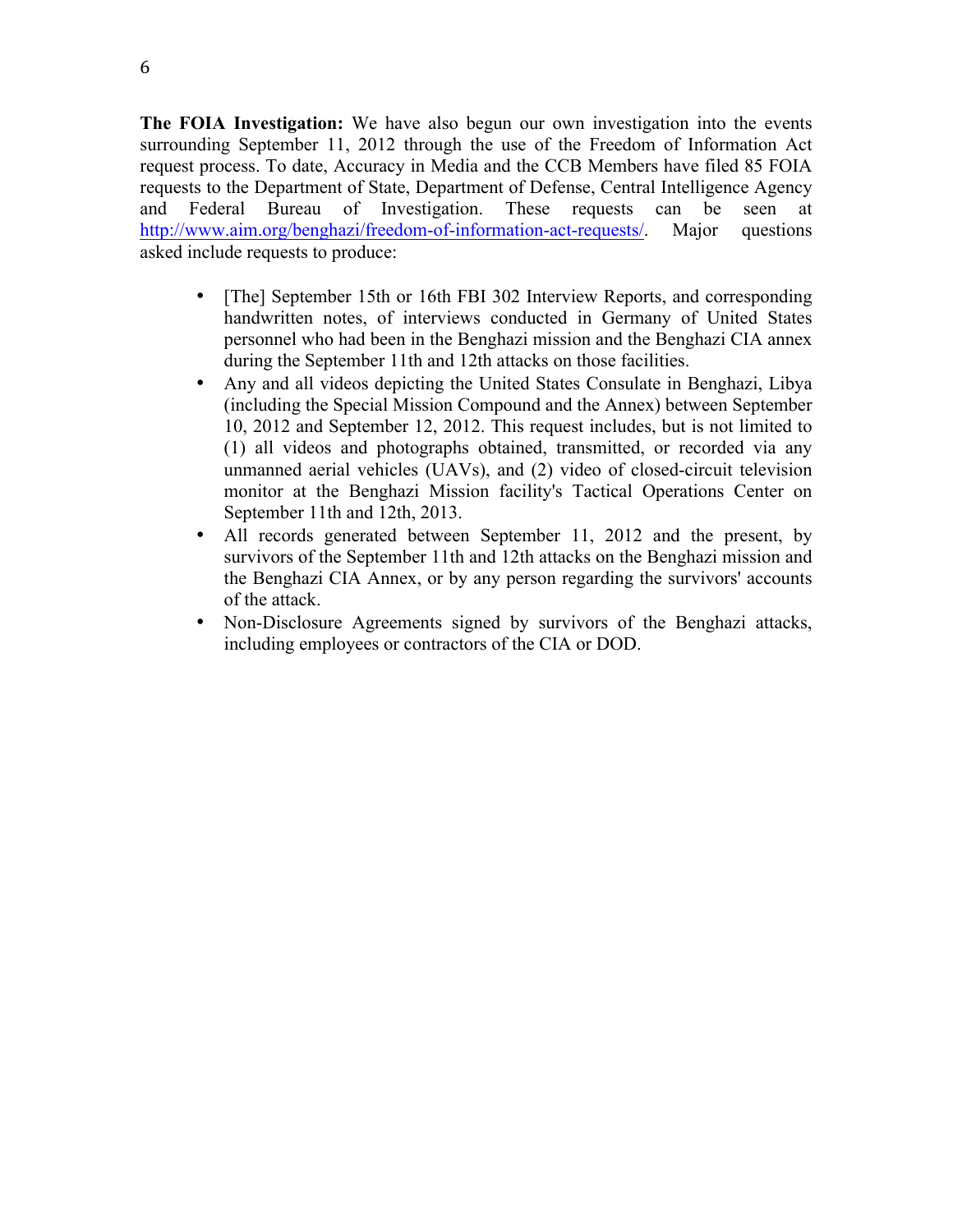### **The CCB Freedom of Information Act Investigation**

The disjointed investigations by multiple House committees into the events of September 11, 2012 have yielded few new details regarding what occurred during the attack on the U.S. Mission and CIA Annex in Benghazi, Libya. What details have been uncovered are colored by partisanship due to the contentious nature of the two-party process. To uncover the truth about what happened that night, we have submitted 85 Freedom of Information Act requests to a variety of government agencies and departments.

Accuracy in Media, in conjunction with the CCB, has issued Freedom of Information requests to the Department of Defense, State Department, Federal Bureau of Investigation, and Central Intelligence Agency.

### **Requests to the Army**

**Request.** This FOIA request is for disclosure of records regarding the attack on US facilities in Benghazi, Libya, on September 11th and 12th, 2012. Specifically, we seek production of:

> **Croatia.** Records regarding the readiness status of, and orders given to, airborne special operations unit, "Commanders In-extremis Force" ("CIF"), assigned to the European Command, and in Croatia, including:

- (a) Orders for the CIF to deploy to NAS Sigonella; and
- (b) All communications from the CIF notifying command that it was ready to deploy, and, if applicable, that aircraft was airborne, bound for NAS Sigonella, and, if applicable, orders to abort or turn back.

### **Requests to the Navy**

- 1. **Sigonella**. Records identifying, and concerning, all US aircraft at NATO Base Sigonella, Naval Air Station Sigonella in Sicily, Italy ("NAS Sigonella"), whether transport, cargo, refueling, fighter, attack, or surveillance. Records should include those that disclose the readiness status of:
	- Any  $F-16$  and  $F-18$  fighters (a/k/a  $F/A-18$  Fighter/Attack);
	- $\bullet$  C-5, C-9, C-17, C-40 and C-130 transport;
	- C-2 cargo; C-26 passenger/cargo;
	- KC-10 and KC-135 refueling; and
	- P-3 surveillance.
- 2. Records disclosing the readiness status of the 130-man Marine Force Reconnaissance Team at NAS Sigonella, including:
	- (a) All communications with, and orders to, NAS Sigonella personnel to get ready to deploy, and, if applicable, to deploy, to Benghazi; and
	- (b) All communications from NAS Sigonella personnel notifying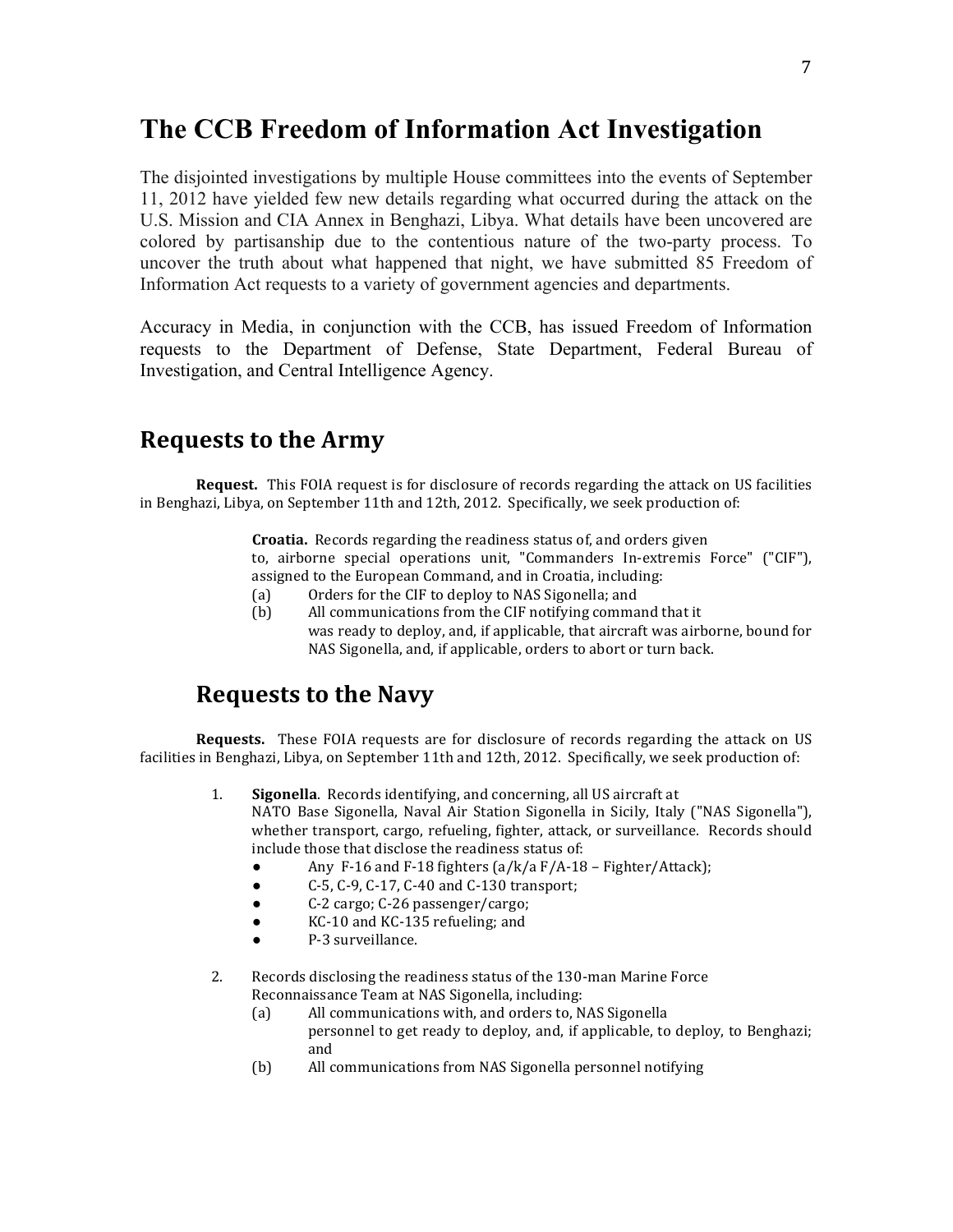command that assets were ready to deploy, and, if applicable, that aircraft was airborne, bound for Benghazi, and, if applicable, orders to abort or turn back.

- 3. **Rota**. Records revealing the status of two Marine Corps "Fleet Antiterrorism Security Teams ("FAST"), at the Spanish naval base Naval Station Rota ("NAVSTA Rota"), including:
	- (a) All communications with, and orders to, NAVSTA Rota
	- personnel to get ready to deploy, and, if applicable, to deploy; and (b) All communications from NAVSTA Rota personnel notifying
	- command that assets were ready to deploy, and, if applicable, that aircraft was airborne, bound for Benghazi, and, if applicable, orders to abort or turn back.
- 4. **Military assets pre-positioned in October 2011**. In addition to records regarding the attack on US facilities in Benghazi, Libya, on September 11th and 12th, we also seek records identifying DoD assets pre-positioned off the coast of Tripoli on October 18, 2011, when Secretary Clinton visited Libya.

### **Requests to the Air Force**

**Requests.** These FOIA requests are for disclosure of records regarding the attack on US facilities in Benghazi, Libya, on September 11th and 12th, 2012. Specifically, we seek production of:

- 1. **Sigonella**. Records identifying, and concerning, all US aircraft at NATO Base Sigonella, Naval Air Station Sigonella in Sicily, Italy ("NAS Sigonella"), whether transport, cargo, refueling, fighter, attack, or surveillance. Records should include those that disclose the readiness status of:
	- Any  $F-16$  and  $F-18$  fighters (a/k/a  $F/A-18$  Fighter/Attack);
	- $\bullet$  C-5, C-9, C-17, C-40 and C-130 transport;
	- C-2 cargo; C-26 passenger/cargo;
	- KC-10 and KC-135 refueling; and
	- P-3 surveillance.
- 2. Records disclosing the readiness status of the 130-man Marine Force Reconnaissance Team at NAS Sigonella, including:
	- (a) All communications with, and orders to, NAS Sigonella
		- personnel to get ready to deploy, and, if applicable, to deploy; and
	- (b) All communications from NAS Sigonella personnel notifying command that assets were ready to deploy, and, if applicable, that aircraft was airborne, bound for Benghazi, and, if applicable, orders to abort or turn back.
- 3. **"Feet dry over Libya" radio transmission.** Any record of transmission from any aircraft during the crisis that stated, "Feet dry over Libya," or words to that effect, informing that aircraft was transitioning from above the Mediterranean Sea to above the Libyan landmass.

### **Additional Requests to the Air Force**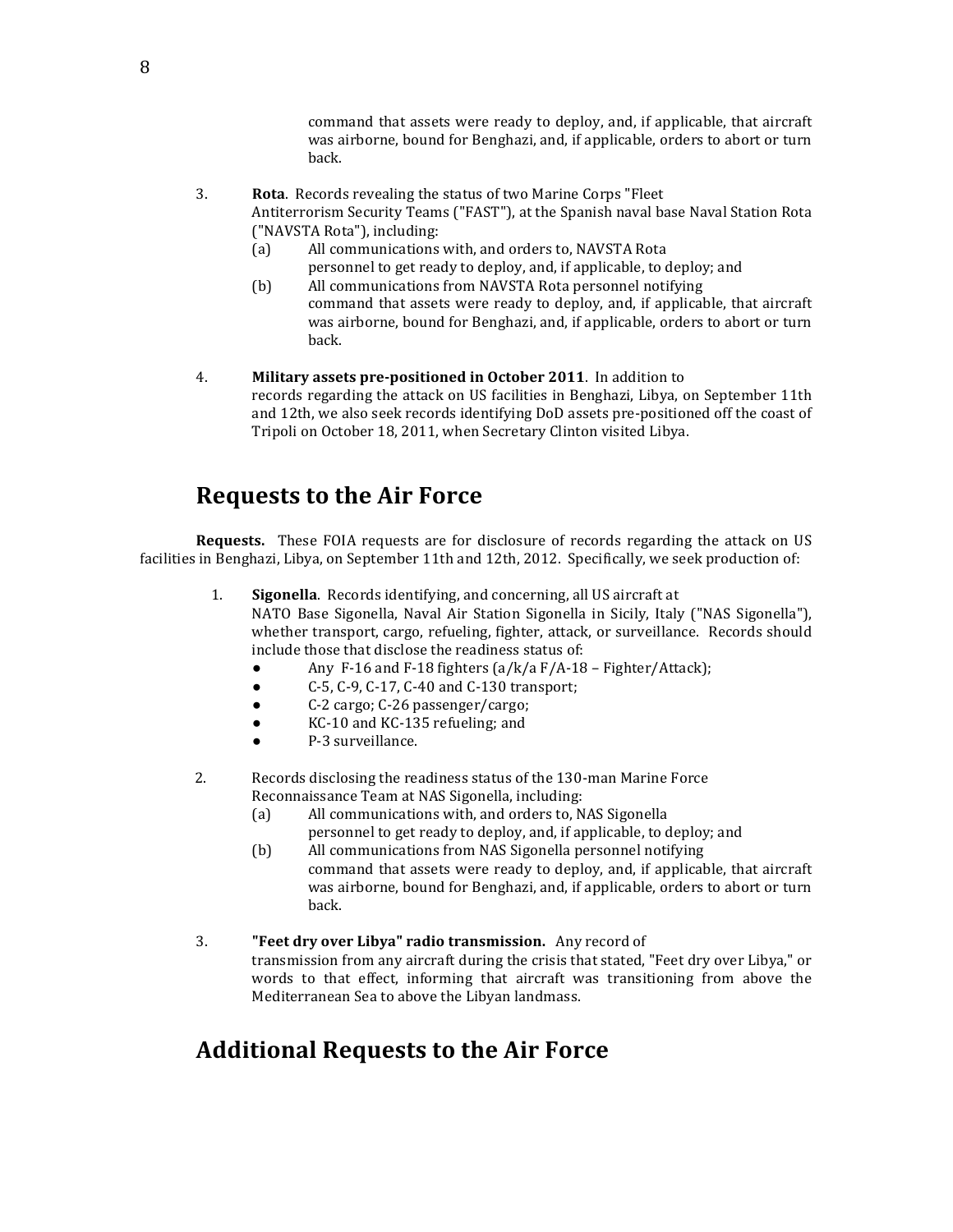**FOIA Request**. The requesters seek disclosure of records identifying all US aircraft at Aviano Air Base in northeastern Italy on September 11th and 12th, 2012, including all U.S. Air Force 31st Fighter Wing assets, whether transport, cargo, refueling, fighter, attack, or surveillance.

### **Requests to the Marines**

**Requests.** These FOIA requests are for disclosure of records regarding the attack on US facilities in Benghazi, Libya, on September 11th and 12th, 2012. Specifically, we seek production of:

- 1. **Sigonella**. Records disclosing the readiness status of the 130-man Marine Force Reconnaissance Team at NAS Sigonella, including:
	- (a) All communications with, and orders to, NAS Sigonella personnel to get ready to deploy, and, if applicable, to deploy, to Benghazi; and
	- (b) All communications from NAS Sigonella personnel notifying command that assets were ready to deploy, and, if applicable, that aircraft was airborne, bound for Benghazi, and, if applicable, orders to abort or turn back.
- 2. Any records of the Department of Defense seeking help by use of Italian aircraft at NAS Sigonella.
- 3. **Rota**. Records revealing the status of two Marine Corps "Fleet Antiterrorism Security Teams ("FAST"), at the Spanish naval base Naval Station Rota ("NAVSTA Rota"), including:
	- (a) All communications with, and orders to, NAVSTA Rota personnel to get ready to deploy, and, if applicable, to deploy; and
	- (b) All communications from NAVSTA Rota personnel notifying command that assets were ready to deploy, and, if applicable, that aircraft was airborne, and, if applicable, orders to abort or turn back.

### **Requests to HQ USEUCOM (U.S. European Command)**

- 1. **Sigonella**. Records identifying, and concerning, all US aircraft at NATO Base Sigonella, Naval Air Station Sigonella in Sicily, Italy ("NAS Sigonella"), whether transport, cargo, refueling, fighter, attack, or surveillance. Records should include those that disclose the readiness status of:
	- Any  $F-16$  and  $F-18$  fighters (a/k/a  $F/A-18$  Fighter/Attack);
	- C-5, C-9, C-17, C-40 and C-130 transport;
	- C-2 cargo; C-26 passenger/cargo;
	- KC-10 and KC-135 refueling; and
	- P-3 surveillance.
- 2. Records disclosing the readiness status of the 130-man Marine Force Reconnaissance Team at NAS Sigonella, including:
	- (a) All communications with, and orders to, NAS Sigonella personnel to get ready to deploy, and, if applicable, to deploy, to Benghazi; and
	- (b) All communications from NAS Sigonella personnel notifying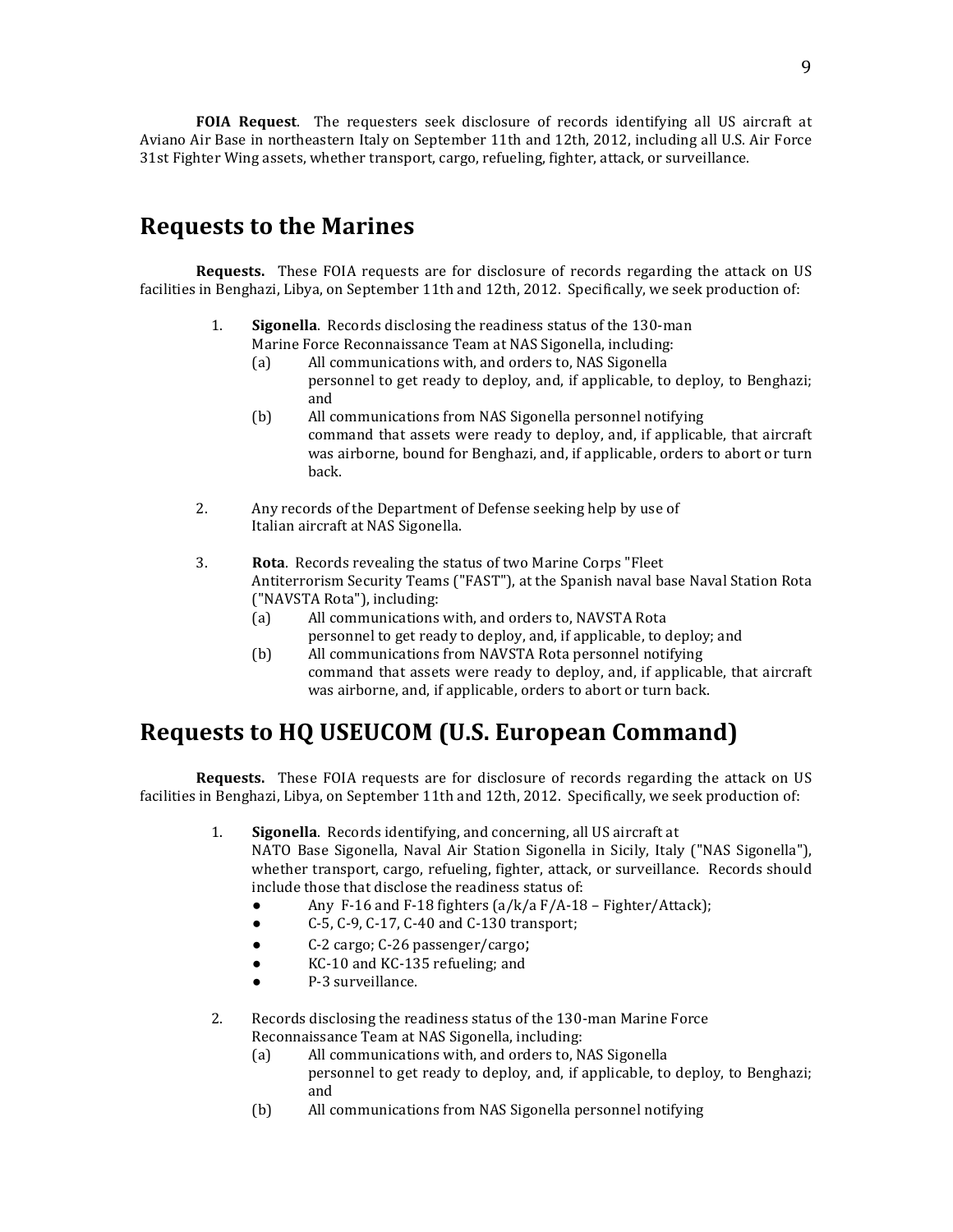command that assets were ready to deploy, and, if applicable, that aircraft was airborne, bound for Benghazi, and, if applicable, orders to abort or turn back.

- 3. Any records of the Department of Defense seeking help by use of Italian aircraft at NAS Sigonella.
- 4. **Rota**. Records revealing the status of two Marine Corps Fleet Antiterrorism Security Teams ("FAST"), at the Spanish naval base Naval Station Rota ("NAVSTA Rota"), including:
	- (a) All communications with, and orders to, NAVSTA Rota personnel to get ready to deploy, and, if applicable, to deploy; and
	- (b) All communications from NAVSTA Rota personnel notifying command that assets were ready to deploy, and, if applicable, that aircraft was airborne, and, if applicable, orders to abort or turn back.
- 5. **Croatia.** Records regarding the readiness status of, and orders given to, airborne special operations unit, "Commanders In-extremis Force" ("CIF"), assigned to the European Command, and in Croatia, including:
	- (a) Orders for the CIF to deploy to NAS Sigonella; and
	- (b) All communications from the CIF notifying command that it was ready to deploy, and, if applicable, that aircraft was airborne, bound for NAS Sigonella, and, if applicable, orders to abort or turn back.
- 6. **Maps.** Maps depicting all assets that could have been dispatched to the Benghazi mission or the CIA annex facility on September 11th and 12th, 2012, regardless of such maps were created before or after September 11, 2012.

### **Requests to United States Central Command**

This FOIA request is for disclosure of records regarding the attack on US facilities in Benghazi, Libya, on September 11th and 12th, 2012. Specifically, we seek production of:

> Maps depicting all assets that could have been dispatched to the Benghazi mission or the CIA annex facility on September 11th and 12th, 2012, regardless of such maps were created before or after September 11, 2012.

### **Requests to HQ U.S. AFRICOM (U.S. Africa Command)**

- 1. **AFRICOM communications.** All records of AFRICOM Joint Operations Center (JOC) Chief's communications subsequent to that Officer's receipt of messages emanating from the Compound's TOC. This request is to be read to include all communications to all US personnel, whether armed forces or civilians, and includes communications to General Carter Ham, the Unified Combatant Command, the Pentagon, CIA, Department of State, and White House including the Situation Room.
- 2. **Appeals for help**. Records of requests for help for personnel at the Special Mission Compound and the CIA Annex, to:
	- (a) The Turkish Consulate in Benghazi;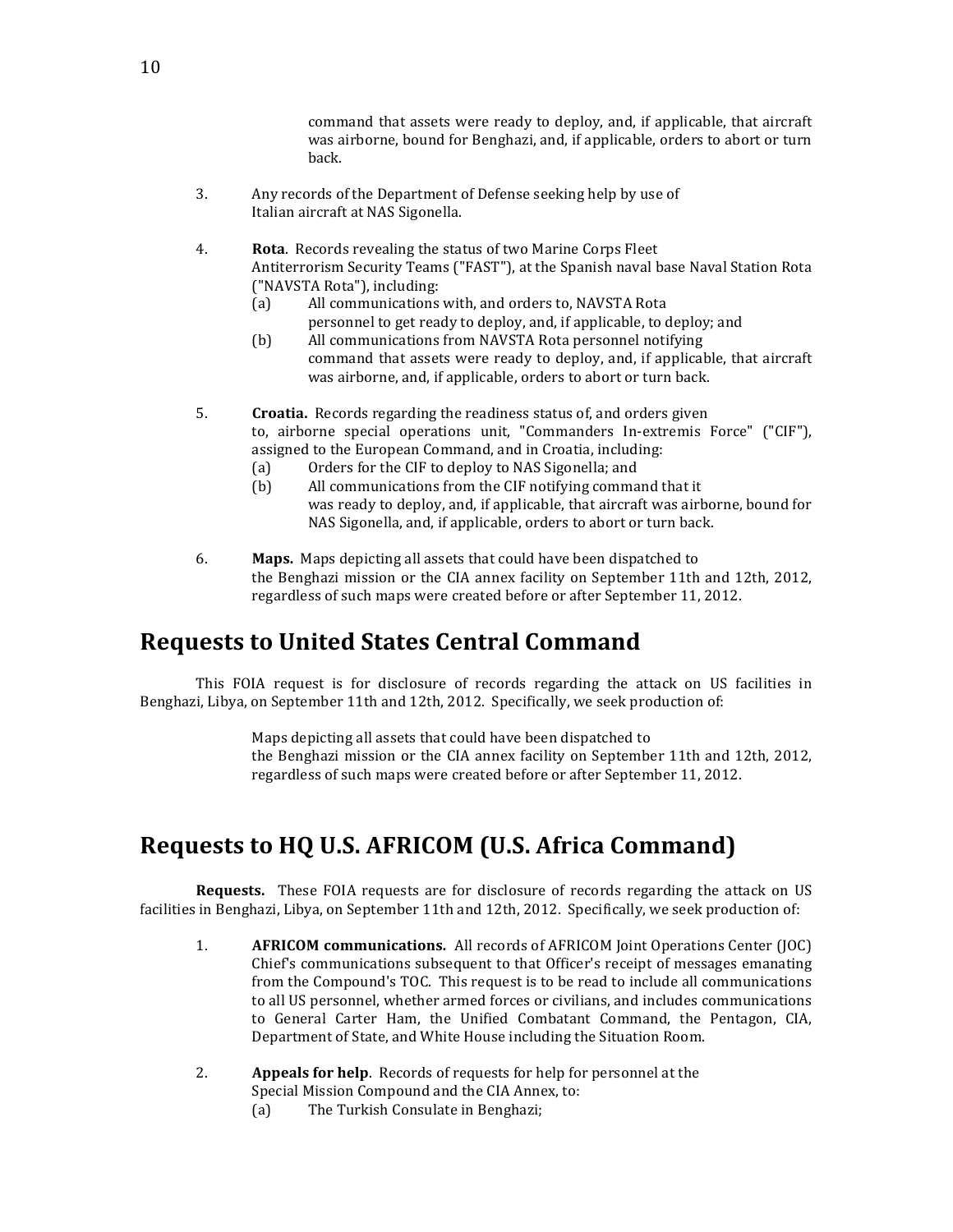- (b) The Italian Consulate in Benghazi; and
- (c) The U.K. Security Team.
- **3. Maps.** Maps depicting all assets that could have been dispatched to the Benghazi mission or the CIA annex facility on September 11th and 12th, 2012, regardless of such maps were created before or after September 11, 2012.
- 4. **Audio**. All records of radio communications emanating from the Compound's Tactical Operations Center (TOC), on September 11th and 12th, 2012, whether made by Regional Security Officer (RSO) Alec Henderson or any other person.
- 5. **"Feet dry over Libya" radio transmission.** Any record of transmission from any aircraft during the crisis that stated, "Feet dry over Libya," or words to that effect, informing that aircraft was transitioning from above the Mediterranean Sea to above the Libyan landmass.
- 6. **Military assets pre-positioned in October 2011**. In addition to records regarding the attack on US facilities in Benghazi, Libya, on September 11th and 12th, we also seek records identifying DoD assets pre-positioned off the coast of Tripoli on October 18, 2011, when Secretary Clinton visited Libya.

### **Requests to HQ USSOCOM (Special Operations Command)**

- 1. **Rota**. Records revealing the status of two Marine Corps Fleet Antiterrorism Security Teams ("FAST"), at the Spanish naval base Naval Station Rota ("NAVSTA Rota"), including:
	- (a) All communications with, and orders to, NAVSTA Rota personnel to get ready to deploy, and, if applicable, to deploy, to Benghazi;
	- and (b) All communications from NAVSTA Rota personnel notifying command that assets were ready to deploy, and, if applicable, that aircraft was airborne, bound for Benghazi, and, if applicable, orders to abort or turn back.
- 2. **Croatia.** Records regarding the readiness status of, and orders given to, airborne special operations unit, "Commanders In-extremis Force" ("CIF"), assigned to the European Command, and in Croatia, including:
	- (a) Orders for the CIF to deploy to NAS Sigonella; and
	- (b) All communications from the CIF notifying command that it was ready to deploy, and, if applicable, that aircraft was airborne, bound for NAS Sigonella, and, if applicable, orders to abort or turn back.
- 3. **United States**. Records disclosing the readiness status of, and orders given to, Special Operations Forces ("Special Ops" or "SOF") in the United States, including:
	- (a) Orders for Special Ops to deploy to Libya; and
	- (b) Communications from SOF notifying command that it was ready to deploy, and, if applicable, that aircraft was airborne, bound for Libya, and, if applicable, orders to abort or turn back.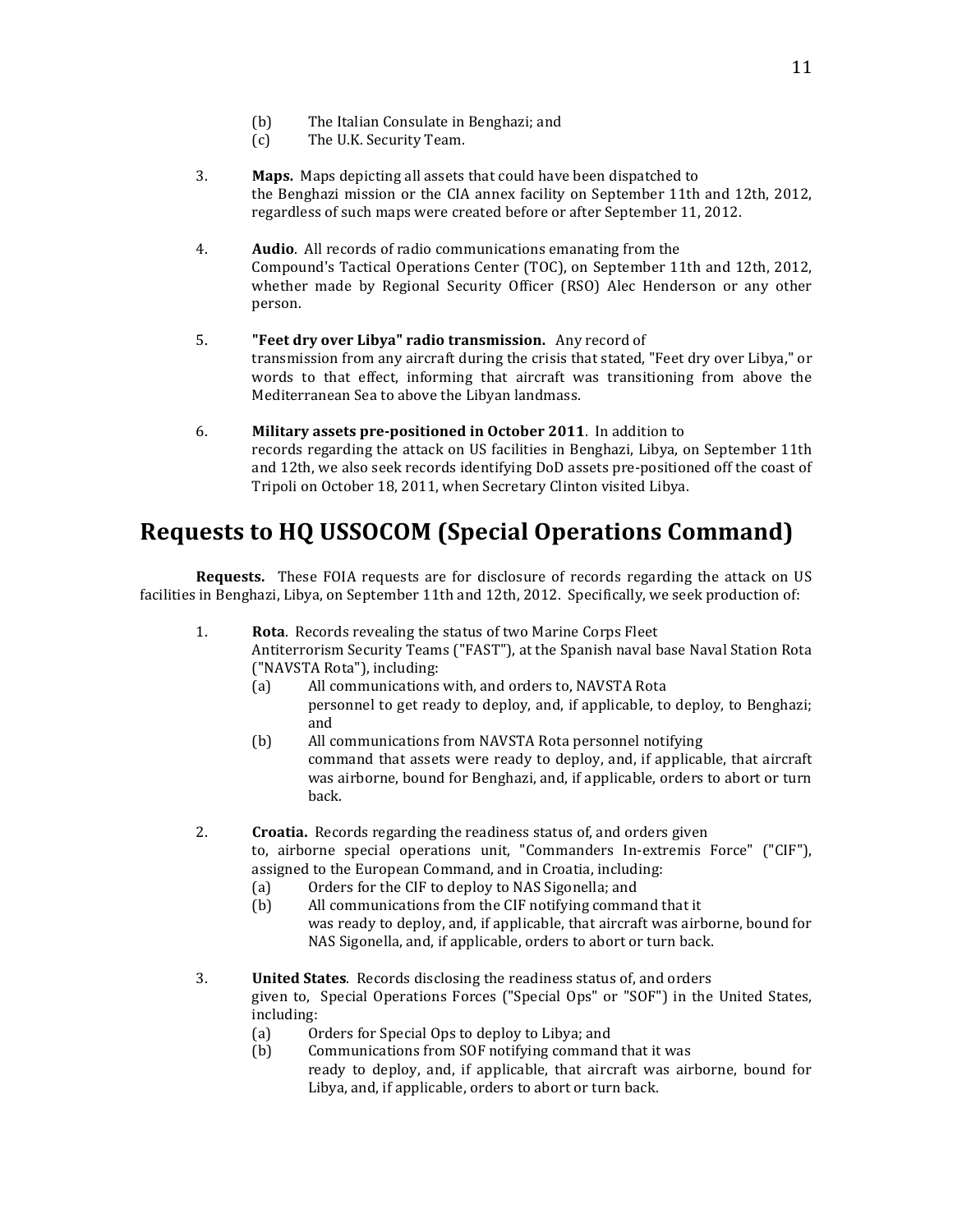4. **"Feet dry over Libya" radio transmission.** Any record of transmission from any aircraft during the crisis that stated, "Feet dry over Libya," or words to that effect, informing that aircraft was transitioning from above the Mediterranean Sea to above the Libyan landmass.

### Requests to OSD/JS (Office of the Secretary of Defense and the Joint Staff)

**Requests.** FOIA request Nos. 1, 2 and 3 are for disclosure of records regarding the attack on US facilities in Benghazi, Libya, on September 11th and 12th, 2012. Specifically, we seek production of: 

- 1. **Maps.** Maps depicting all assets that could have been dispatched to the Benghazi mission or the CIA annex facility on September 11th and 12th, 2012, regardless of such maps were created before or after September 11, 2012.
- 2. **Appeals for help**. Records of requests for help for the Special Mission Compound and the CIA Annex, to:
	- (a) The Turkish Consulate in Benghazi;
	- (b) The Italian Consulate in Benghazi; and
	- (c) The U.K. Security Team.

#### 3. Records concerning **joint military contingency plans**:

- (a) Plan Identification (PID) Number and title of the operation plan or plans prepared using Deliberate Planning procedures, found in Joint Publication 5-0, Joint Operation Plan, August 2011, for use by the supported combatant commander  $(1)$  to support military, diplomatic and interagency activities in Libya**,**  through 2012, and (2) to support the military crisis response to the attacks on the Benghazi facilities on September 11 and 12, 2012.
- (b) Operation plan or plans for use by the supported combatant commander to support military crisis response to the attacks on the Benghazi facilities on September 11 and 12, 2012.
- (c) List of commands, organizations and agencies comprising the joint planning and execution community (JPEC), found in Joint Publication 5-0, Joint Operation Plan, August 2011, which developed, coordinated, and approved the operation plans referred to under  $(a)$  above.
- (d) Supported combatant commander's Joint Intelligence Preparation of the Operational Environment (IIPOE), developed to support the plans referenced under (a) above.
- (e) List of commands, organizations, agencies and offices comprising the supported combatant commander's joint interagency coordinating group (JIACG), established to support the plans referenced under (a) above.
- (f) Copies of any combatant command commercial contracts established to support military, diplomatic and interagency activities at Tripoli and at Benghazi prior to the attacks on the Benghazi facilities on September 11 and 12, 2012.
- 4. **Military assets pre-positioned in October 2011**. In addition to records regarding the attack on US facilities in Benghazi, Libya, on September 11th and 12th, we also seek records identifying DoD assets pre-positioned off the coast of Tripoli on October 18, 2011, when Secretary Clinton visited Libya.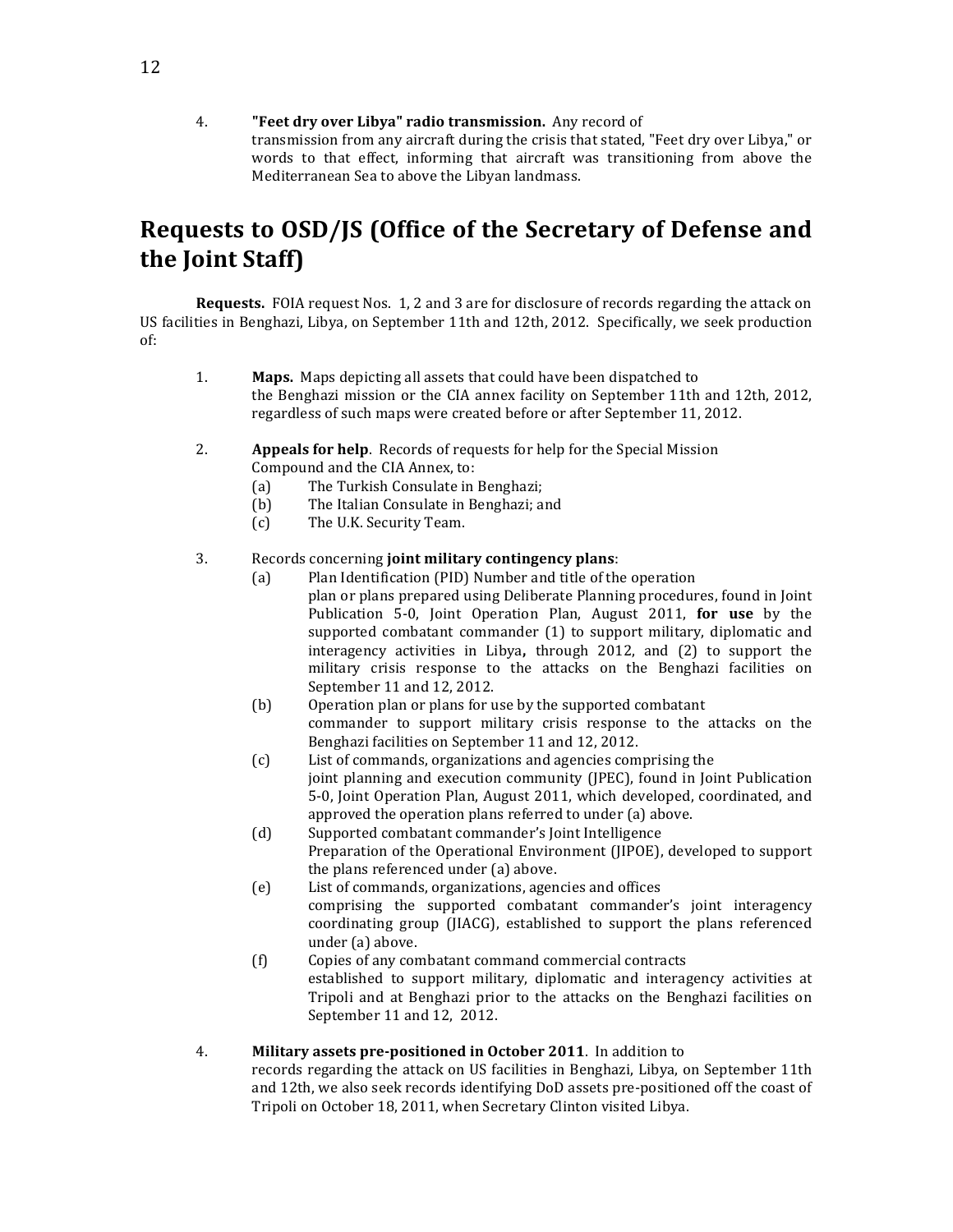### **Requests to the Defense Intelligence Agency**

- 1. **Maps.** Maps depicting all assets within fifteen hundred miles of Benghazi, Libya, on September 11th and 12th, 2012, regardless of such maps were created before or after September 11, 2012.
- 2. **Military assets pre-positioned in October 2011**. Records of all Defense Department assets that were pre-positioned off the coast of Tripoli on October 18, 2011, when Secretary Clinton visited Libya.
- **3. Terrorist threat in 2012**. For the calendar year 2012, records of the threat to U.S. personnel because of al-Qaida or Ansar al-Shariah or other belligerent build-up in Benghazi, including photographs.

### **Requests to the State Department**

**FOIA Requests.** These requests are for the following records of activities in Libya, in the care, custody or control of the State Department, regardless of the source of the records:

- 1. All records of whatsoever nature regarding (1) the Benghazi consulate and (2) its CIA Annex, for the time period of January 1st, 2011, through September 30th, 2012. This request is all-inclusive for all records, however recorded, including emails, reports, memoranda, correspondence, teletypes, telephone calls, text messages, and audio and video recordings, regarding all uses of the Benghazi consulate and CIA Annex. Responsive records include those that disclose:
	- (1) The comings and goings of all persons, whether civilian, military, American or foreign, including any non-US personnel questioned, interrogated, detained, or transported through, the CIA Annex and Benghazi consulate;
	- (2) The descriptions and inventories of all weapons brought into the Annex;
	- (3) The sources of all such weapons;
	- (4) The descriptions and inventories of all weapons removed from the Annex,
	- (5) The intended destinations and recipients of all such weaponry, including
		- (i) All transfers of arms and equipment to Libyan resistance fighters, both before or after the United Nations recognized the National Transitional Council as the legal representative of Libya;
		- (ii) Transportation of arms and equipment from Libya into Turkey; and
		- (iii) US Government supply of weapons into Syria.
	- (6) All communication and cryptographic equipment at the CIA Annex and Benghazi consulate;
	- (7) The weaponry, communication, and cryptographic equipment, that may have been left in the Annex and Benghazi consulate when US personnel abandoned these facilities on September 11th and 12th, 2012;
	- (8) Information about the weapons recovered from fallen attackers at the Ambassador's compound as well as the CIA Annex during and after the attacks;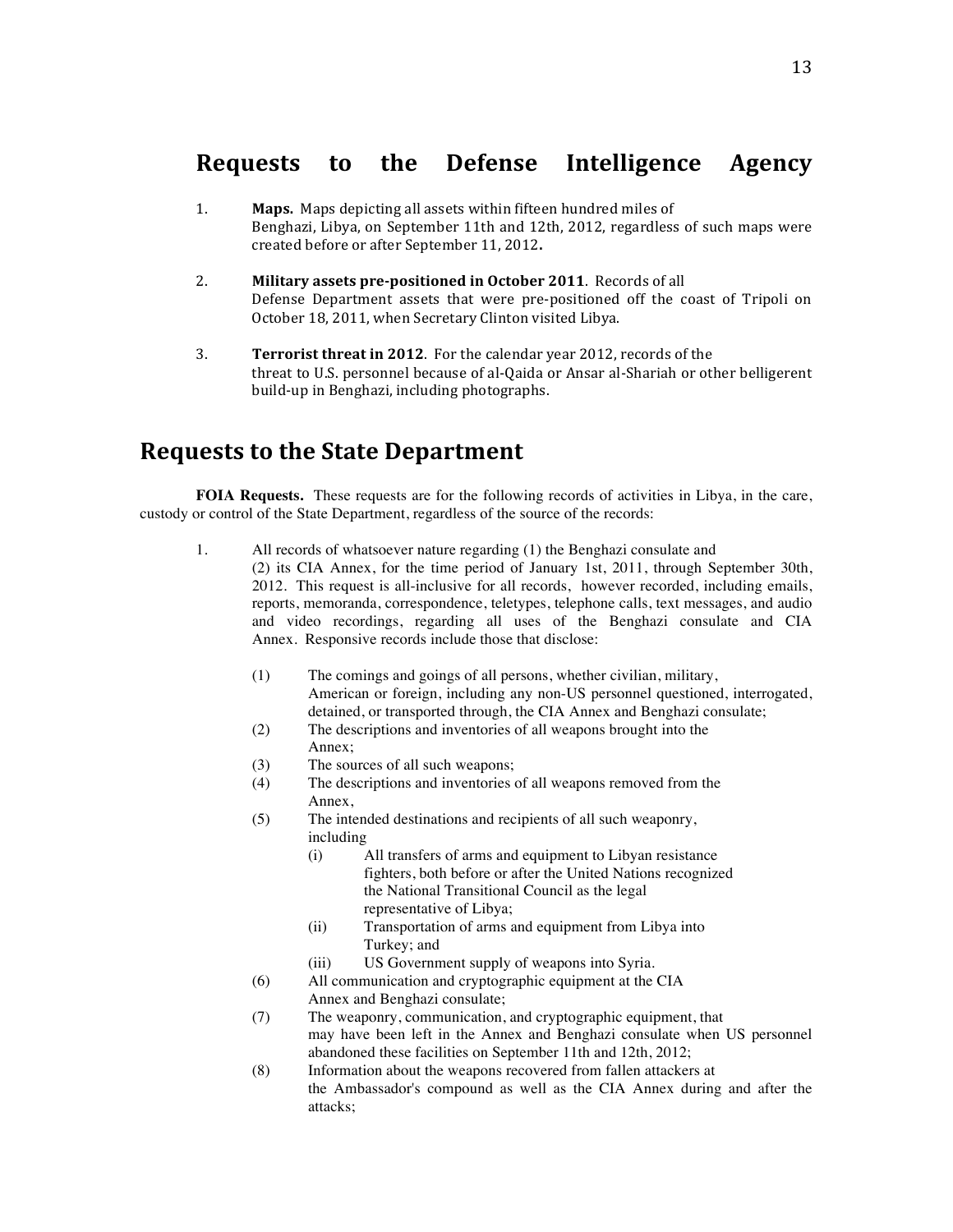- (9) Information about the identities and affiliations of any of those fallen fighters as well as the disposition of their bodies, alive or dead; and
- (10) CIA situation reports, or "sitreps," sent, including on September 11th, 12th, and 13th.
- 2. Any and all videos depicting the United States Consulate in Benghazi, Libya (including the Special Mission Compound and the Annex) between September 10, 2012 and September 12, 2012. This request includes, but is not limited to (1) all videos and photographs obtained, transmitted, or recorded via any unmanned aerial vehicles (UAVs), and (2) video of closed-circuit television monitor at the Benghazi Mission facility's Tactical Operations Center on September 11th and 12th, 2013.
- 3. All records generated between September 11, 2012 and the present, by survivors of the September 11th and 12th attacks on the Benghazi mission and the Benghazi CIA Annex, or by any person regarding the survivors' accounts of the attack.
- 4. All records of radio communications emanating from the Compound's Tactical Operations Center (TOC), on September 11th and 12th, 2012, whether made by Regional Security Officer (RSO) Alec Henderson or any other person.
- 5. All records of Secretary Panetta's actions and communications for the 24hour period beginning when first notified that the Benghazi Consulate was under attack. Responsive records include:
	- (1) All records generated by Secretary Panetta, including all emails, memoranda, or notes;
	- (2) Telephone logs or bills or other statements of all of his telephone calls placed or received; and
	- (3) All records generated by anyone about the Secretary's actions and communications
- 6. All records of Secretary Clinton's actions and communications for the 24hour period beginning when first notified that the Benghazi Consulate was under attack. Responsive records include:
	- (1) All records generated by Secretary Clinton, including all emails, memoranda, or notes:
	- (2) Telephone logs or bills or other statements of all of her telephone calls placed or received; and
	- (3) All records generated by anyone about the Secretary's actions and communications.
- 7. Any records reflecting the time, and substance, of the President's first notification that the Benghazi Consulate was under attack, and his actions, and communications, for the next 24 hours.
- 8. All calendars, day books, journals, notes, memoranda, or other records reflecting Ambassador Stevens' schedule on September 11, 2012, including the Ambassador's diary, and all correspondence to or from the Ambassador regarding his meetings that day, including with the Turkish Consul General.
- 9. All records of the purpose of Ambassador Stevens' meetings on September 11, 2012, including analysis or assessments of those meetings, whether written before or after September 11, 2012.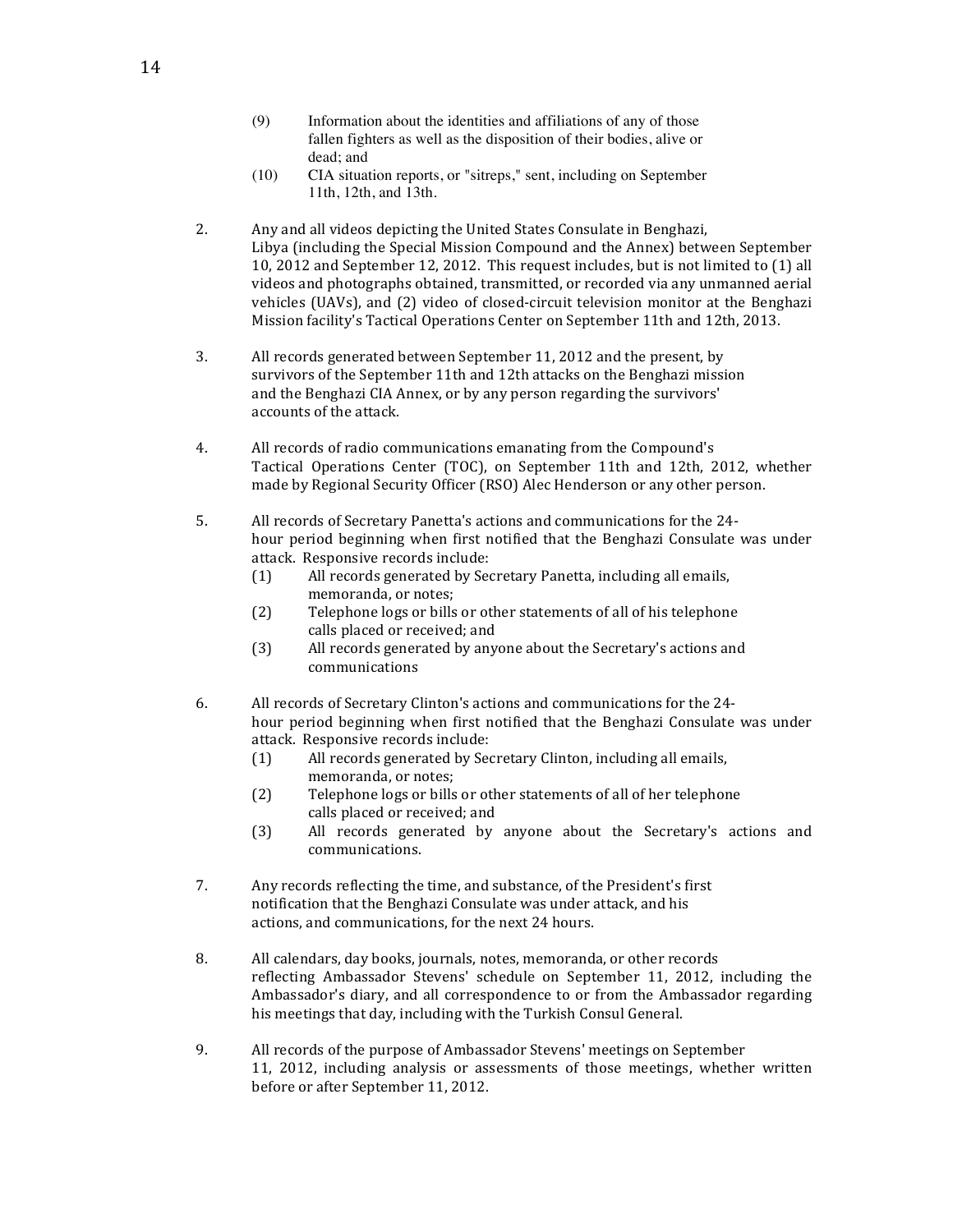- 10. All correspondence to or from Ambassador Stevens on September 10th and 11th, 2012.
- 11. All notes, memoranda, and correspondence generated between January of 2007 and September 11, 2012, regarding meetings between Christopher Stevens or any other Tripoli Embassy official, and one or more of the following individuals:
	- **• Ahmed Abu Khattala**, a commander of the Libyan Ansar al-Shariah militia group
	- **Mustafa Abdul Jalil**, Chairman of the Libyan National Transitional Council from 5 March 2011-8 August 2012
	- **Mahmoud Jibril**, Interim Prime Minister of Libya and Chair of the Executive Board of the National Transitional Council from  $5\$ March-23 October 2011
	- **Wissam bin Hamid**, a Libya Shield Brigade commander, supporter of the Libyan Muslim Brotherhood Justice  $&$ Construction Party, and veteran jihad fighter of Iraq & Afghanistan, who provided security for US representatives in Benghazi and was tentatively identified by the Library of Congress as the head of al-Qa'eda in Libya
	- **Abdelhakim Belhadj** (aka Abdallah al Sadeq), veteran jihad fighter of Iraq & Afghanistan, commander of the AQ franchise militia, Libyan Islamic Fighting Group (LIFG) (aka Libyan Islamic Movement for Change), post-revolution military commander of Tripoli, and Libyan delegation leader to the Syrian Free Army in late 2011
	- **Ismael al-Sallabi** (brother of Ali), commander of the Al-Qa'edalinked al-Sahati Brigade during the revolution, and Benghazi Military Council commander afterwards, close ally of Abdelhakim Belhadj and Mustafa Jalil
	- Ali al-Sallabi (brother of Ismael), called the 'spiritual leader' of the Libyan revolution, Muslim Brotherhood links, led effort with Seif al-Qaddafi and US Embassy Tripoli to gain release of jihadi detainees from Libyan jails
	- **Mohammad al-Sallabi**, father of Ali and Ismael, among the founders of the Libyan Muslim Brotherhood in the 1960s
	- Abu Sufian bin Qumu, veteran jihad fighter in Afghanistan from Derna, Libya, captured in 2001, detained at GITMO, sent back to Libyan jail, released in 2010, led jihad vs Qaddafi in 2011, and led Benghazi Mission attack in Sep 2012.
- 12. For the period of February 15th, 2011, through December 31st, 2012, all DOD and CIA or other intelligence community records, shared with members of Congress, regarding collection, storage, transportation of arms and equipment in Libya.
- 13. For the period of February 15th, 2011, through December 31st, 2012, all DOD and CIA or other intelligence community records of Congressional approval for CIA transport of arms to Syrian rebel forces.
- 14. All records regarding Deputy National Security Adviser for Homeland Security and Counter-terrorism John Brennan's recommendations regarding the overthrow of Libyan leader Muammar Gaddafi.
- 15. Records of the names, and titles, of individuals indentified only as "Senior"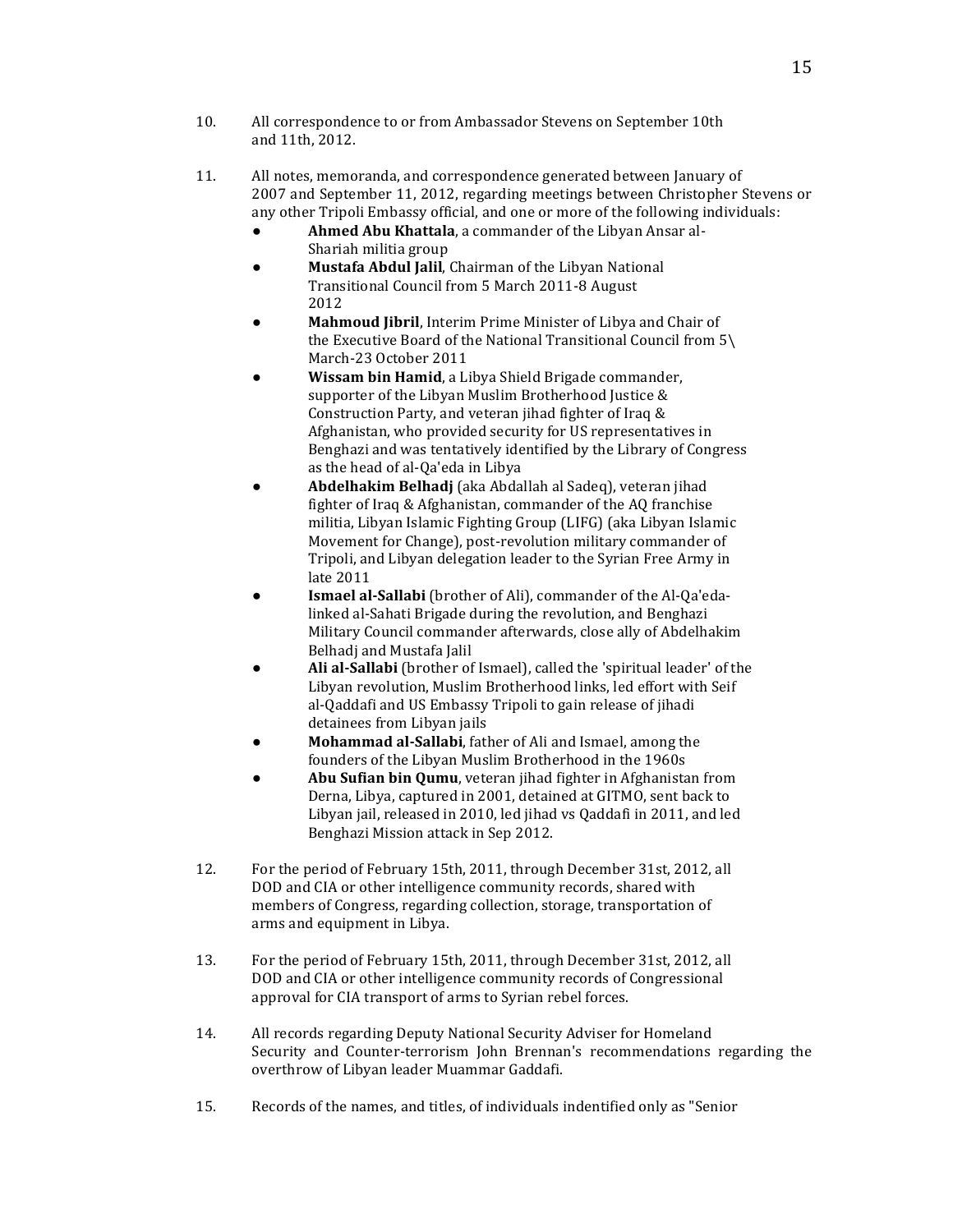State Department Official Number One" and "Senior State Department Official Number Two" during the October 9, 2012, Background Briefing on Libya, given by the Office of the Spokesperson, the transcript of which was publicly disclosed, titled, "Background Conference Call With Senior State Department Officials."

### **Additional Requests to the State Department**

- 1. Records generated from August 2009, through October of 2011, regarding Secretary of State Clinton's recommendations regarding U.S. support to those seeking to oust forces loyal to Colonel Muammar Gaddafi and his government.
- 2. Records generated from March of 2011 through September of 2012, regarding Secretary of State Clinton's recommendations to support those seeking to oust forces loyal to the government of Bashar al-Assad.
- 3. Records of communications sent from, received by, or routed through, Secretary Clinton's office regarding the need for a 'permanent constituent post" in Benghazi, as well as records regarding Secretary of State Clinton's decision to continue operations in Benghazi, including the extent to which the Benghazi Mission in any way facilitated the existence and operations of the CIA Annex.
- 4. Records indentifying DoD assets pre-positioned off the coast of Tripoli when Secretary Clinton visited Libya in October of 2011.
- 5. Records generated from Secretary Clinton's September 11th and 12th, 2012 requests for help for personnel at the Special Mission Compound and the CIA Annex, to:
	- (a) The Libyan government;
	- (b) The Turkish Consulate in Benghazi;
	- (c) The Italian Consulate in Benghazi; and
	- (d) The U.K. Security Team.

### **Requests to the FBI**

1. All records describing or defining the purpose, scope, jurisdiction, and power of the FBI's investigation into the Benghazi attacks, including the identity of government official(s) requesting or ordering the probe.

2. All records of the Bureau's findings in its investigation into the Benghazi attacks. Responsive records include those that regard  $(1)$  the identities of any non-US personnel questioned, interrogated, detained, or transported through, the Annex, (2) weapons brought into, and removed from, the Annex, as well as such weaponry's destinations including whether abandoned on September 12, 2012, (3) communication and cryptographic equipment left in the Consulate and Annex when US personnel abandoned the facilities on September 12, 2012, and  $(4)$  any probe into the meetings from January 2007 through September 2012 between Tripoli Embassy officials, including Christopher Stevens, and the individuals identified in the following Request 3 below.

3. All notes, memoranda, and correspondence generated between January of 2007 and September 11, 2012, regarding meetings between Christopher Stevens or any other Tripoli Embassy official, and one or more of the following individuals:

- **Ahmed Abu Khattala**, a commander of the Libyan Ansar al-Shariah militia group
- **Mustafa Abdul Jalil**, Chairman of the Libyan National Transitional Council from 5 March 2011-8 August 2012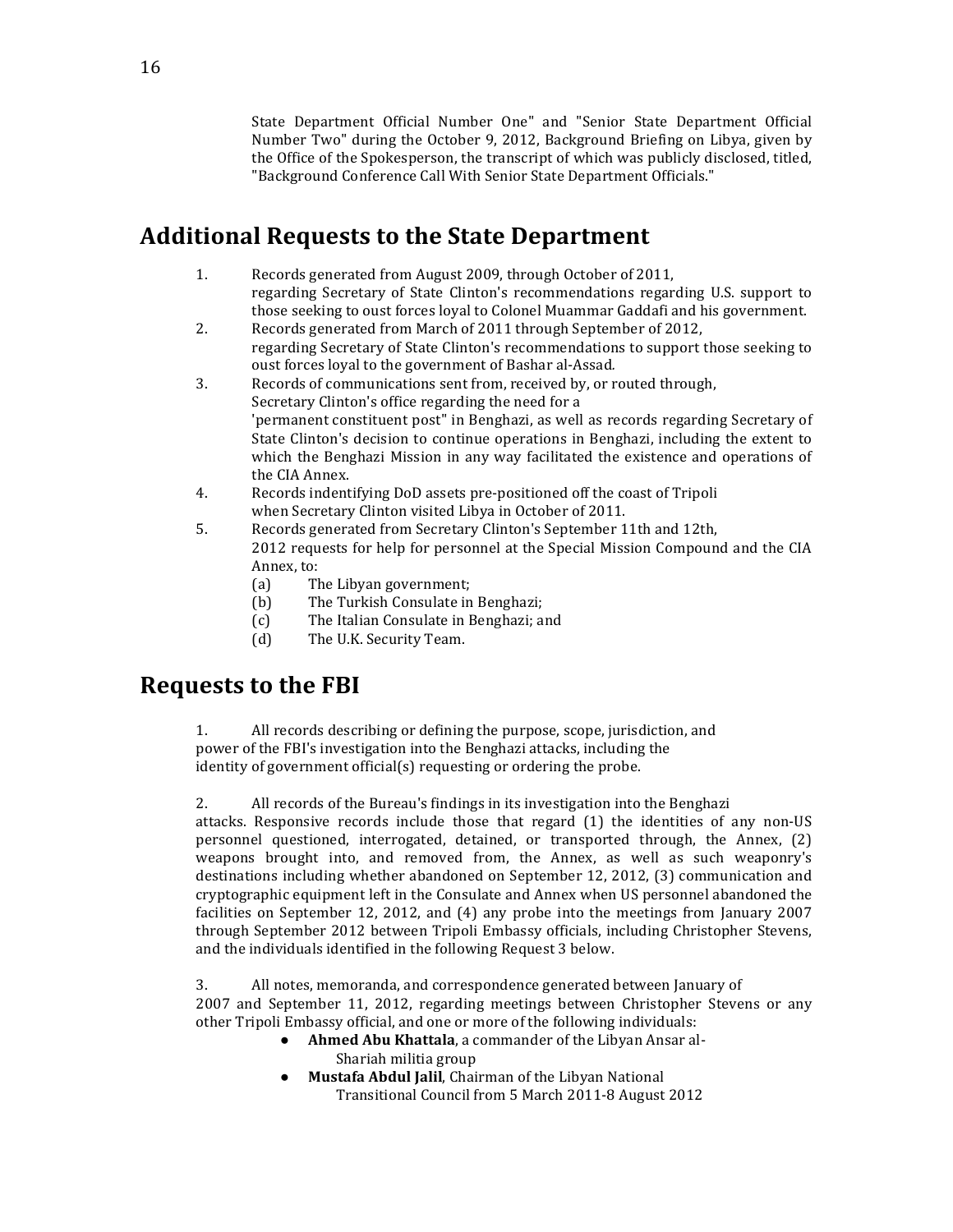- **Mahmoud Jibril**, Interim Prime Minister of Libya and Chair of \ the Executive Board of the National Transitional Council from 5 March-23 October 2011
- **Wissam bin Hamid**, a Libya Shield Brigade commander, supporter of the Libyan Muslim Brotherhood Justice & Construction Party, and veteran jihad fighter of Iraq & Afghanistan, who provided security for US representatives in Benghazi and was tentatively identified by the Library of Congress as the head of al-Qa'eda in Libya
- **Abdelhakim Belhadj** (aka Abdallah al Sadeq), veteran jihad fighter of Iraq & Afghanistan, commander of the  $AO$  franchise militia, Libyan Islamic Fighting Group (LIFG) (aka Libyan Islamic Movement for Change), post-revolution military commander of Tripoli, and Libyan delegation leader to the Syrian Free Army in late 2011
- **Ismael al-Sallabi** (brother of Ali), commander of the Al-Qa'edalinked al-Sahati Brigade during the revolution, and Benghazi Military Council commander afterwards, close ally of Abdelhakim Belhadj and Mustafa Jalil 3
- **Ali al-Sallabi** (brother of Ismael), called the 'spiritual leader' of the Libyan revolution, Muslim Brotherhood links, led effort with Seif al-Oaddafi and US Embassy Tripoli to gain release of jihadi detainees from Libyan jails
- **Mohammad al-Sallabi**, father of Ali and Ismael, among the founders of the Libyan Muslim Brotherhood in the 1960s
- **Abu Sufian bin Qumu**, veteran jihad fighter in Afghanistan from Derna, Libya, captured in 2001, detained at GITMO, sent back to Libyan jail, released in 2010, led jihad vs Qaddafi in 2011, and led Benghazi Mission attack in Sep 2012.
- 4. Any other records of whatsoever nature regarding (1) the Benghazi consulate and (2) its CIA Annex, for the time period of January 1st, 2011, through September 30th, 2012. This request is all-inclusive for all records, however recorded, including emails, reports, memoranda, correspondence, teletypes, telephone calls, text messages, and audio and video recordings, regarding all uses of the Benghazi consulate and CIA Annex.
- 5. All records generated between September 11, 2012 and the present, by survivors of the September 11th and 12th attacks on the Benghazi mission and the Benghazi CIA Annex, or by any person regarding the survivors' accounts of the attack.
- 6. All calendars, day books, journals, notes, memoranda, or other records reflecting Ambassador Stevens' schedule on September 11, 2012, including the Ambassador's diary, and all correspondence to or from the Ambassador regarding his meetings that day, including with the Turkish Consul General.
- 7. All records of the purpose of Ambassador Stevens' meetings on September 11, 2012, including analysis or assessments of those meetings, whether written before or after September 11, 2012.
- 8. September 15th or 16th FBI 302 Interview Reports, and corresponding handwritten notes, of interviews conducted in Germany of United States personnel who had been in the Benghazi mission and the Benghazi CIA annex during the September 11th and 12th attacks on those facilities. 4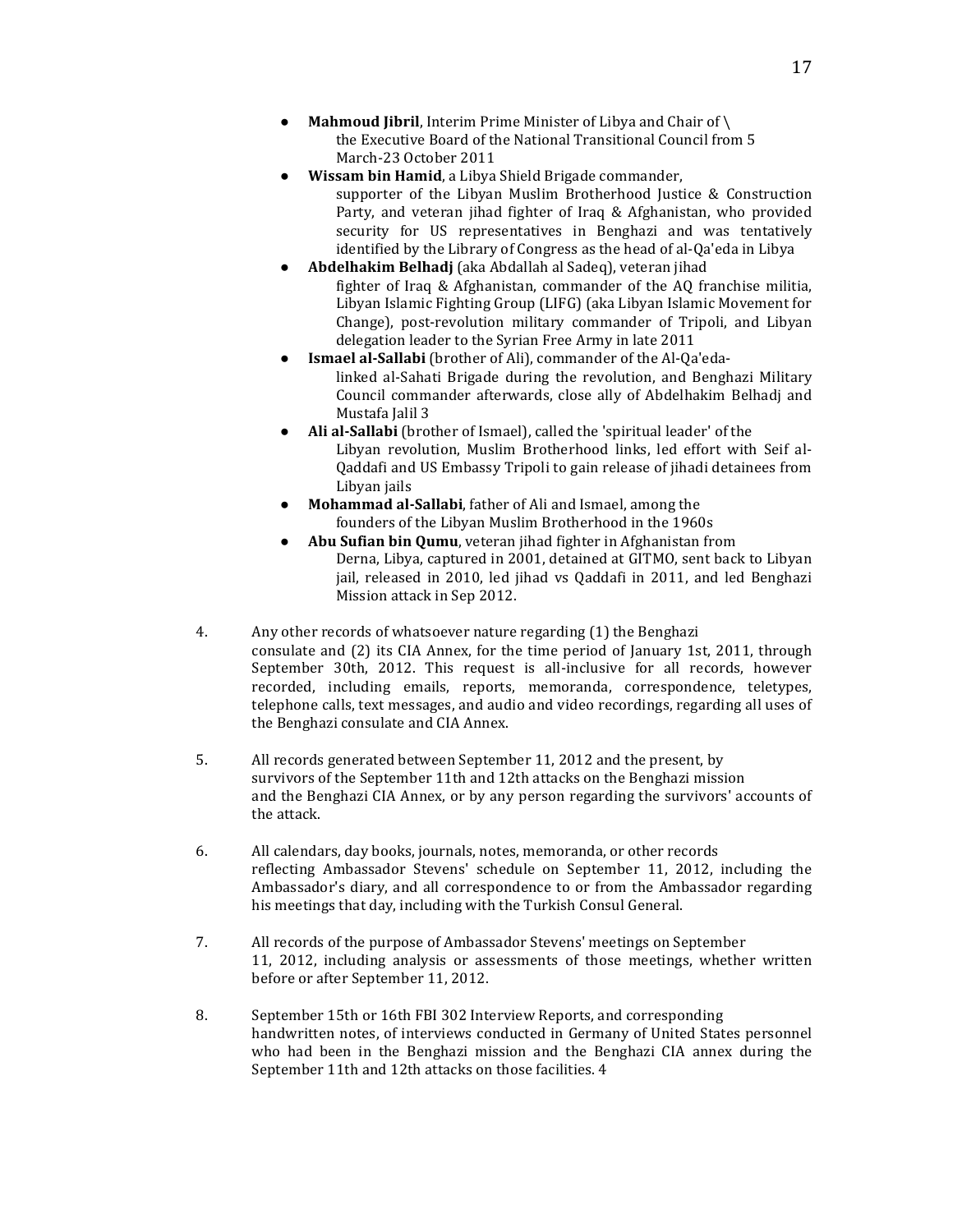9. Records of the video teleconference on the afternoon of the September 16th, 2012, between the FBI and other IC officials in Washington, regarding FBI interviews with U.S. personnel who had been on the compounds in Benghazi during the attack. For your reference, the following is an excerpt from the December 30, 2012, Senate Committee On Homeland Security And Governmental Affairs, "Flashing Red: A Special Report On The Terrorist Attack At Benghazi:"

> On September 15th and 16th, officials from the FBI conducted face-to-face interviews in Germany of the U.S. personnel who had been on the compound in Benghazi during the attack. The U.S. personnel who were interviewed saw no indications that there had been a protest prior to the attack. Information from those interviews was shared on a secure video teleconference on the afternoon of the 16th with FBI and other IC officials in Washington; it is unclear whether the question of whether a protest took place was discussed during this video conference.

10. Complete Autopsy Reports of each of the victims of the September 11th and 12th, 2012, Benghazi attacks of the Ambassador's compound, and the CIA Annex.

### **Requests to the CIA**

**FOIA Requests.** These requests are for the following records of activities in Libya, in the care, custody or control of the Central Intelligence Agency, regardless of the source of the records:

- 1. All records of whatsoever nature regarding (1) the Benghazi Special Mission Compound or "Ambassador's compound" or "Benghazi Mission" and (2) the  $CIA$  Annex, for the time period of January 1st,  $2011$ , through September 30th, 2012. This request is all-inclusive for all records, however recorded, including emails, reports, memoranda, correspondence, teletypes, telephone calls, text messages, and audio and video recordings, regarding all uses of the Benghazi Mission and the CIA Annex. Responsive records include those that disclose:
	- $(1)$  The comings and goings of all persons, whether civilian, military, American or foreign, including any non-US personnel questioned, interrogated, detained, or transported through, the CIA Annex and Benghazi Mission;
	- (2) The descriptions and inventories of all weapons brought into the Annex, including small arms, ammunition, and man-portable air defense systems, or Manpads, and missiles;
	- $(3)$  The sources of all such weapons;
	- (4) The descriptions and inventories of all weapons removed from the Annex,
	- (5) The intended destinations and recipients of all such weaponry, including
		- (i) All transfers of arms and equipment to Libyan resistance fighters, both before or after the United Nations recognized the National Transitional Council as the legal representative of Libya;
	- (ii) Transportation of arms out of Libya, bound for Syria, thorough Turkey, Qatar, Saudi Arabia, Qatar, or Jordan;
	- (6) All communication and cryptographic equipment at the CIA Annex and Benghazi Mission;
	- (7) The weaponry, communication, cryptographic equipment, and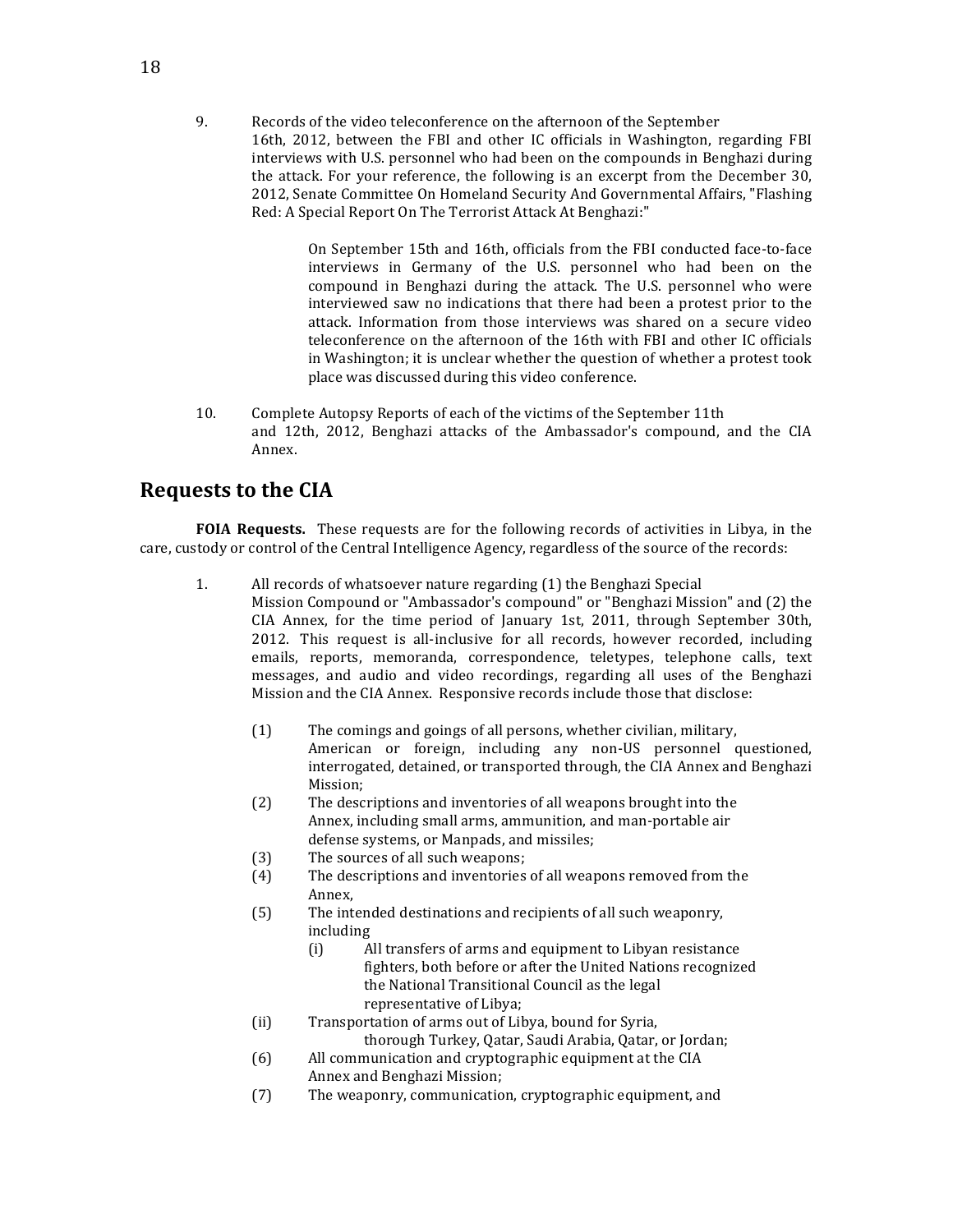electronic or paper files, left in the Annex and Benghazi Mission when US personnel abandoned these facilities on September 11th and 12th, 2012;

- (8) Information about the weapons recovered from fallen attackers at the Ambassador's compound as well as the CIA Annex during and after the attacks;
- (9) Information about the identities and affiliations of any of those fallen fighters as well as the disposition of their bodies, alive or dead; and
- (10) CIA situation reports, or "sitreps," sent, including on September 11th, 12th, and 13th.
- 2. Any and all videos depicting the United States Mission in Benghazi, Libya (including the Special Mission Compound and the CIA Annex) between September 10, 2012 and September 12, 2012. This request includes, but is not limited to (1) all videos and photographs obtained, transmitted, or recorded via any unmanned aerial vehicles (UAVs), and (2) video of closed-circuit television monitor at the Benghazi Mission facility's Tactical Operations Center on September 11th and 12th, 2013.
- 3. All records generated between September 11, 2012 and the present, by survivors of the September 11th and 12th attacks on the Benghazi mission and the Benghazi CIA Annex, or by any person regarding the survivors' accounts of the attack.
- 4. All records of radio communications emanating from the Compound's Tactical Operations Center (TOC), on September 11th and 12th, 2012, whether made by Regional Security Officer (RSO) Alec Henderson or any other person.
- 5. All records of CIA Director David Petraeus' actions and communications for the 24-hour period beginning when first notified that the Benghazi Mission was under attack. Responsive records include:
	- (1) All records generated by Director Petraeus, including all emails, memoranda, or notes;
	- (2) Telephone logs or bills or other statements of all of his telephone calls placed or received; and
	- (3) All records generated by anyone about the CIA Director's actions and communications.
- 6. All records of Deputy CIA Director Michael Morell actions and communications for the 24-hour period beginning when first notified that the Benghazi Mission was under attack. Responsive records include:
	- (1) All records generated by Deputy CIA Director Morell, including all emails, memoranda, or notes;
	- (2) Telephone logs or bills or other statements of all of his telephone calls placed or received; and
	- (3) All records generated by anyone about the CIA Deputy Director's actions and communications.
- 7. Any records reflecting the time, and substance, of the President's first notification that the Benghazi Mission was under attack, and his actions, and communications, for the next 24 hours.
- 8. All calendars, day books, journals, notes, memoranda, or other records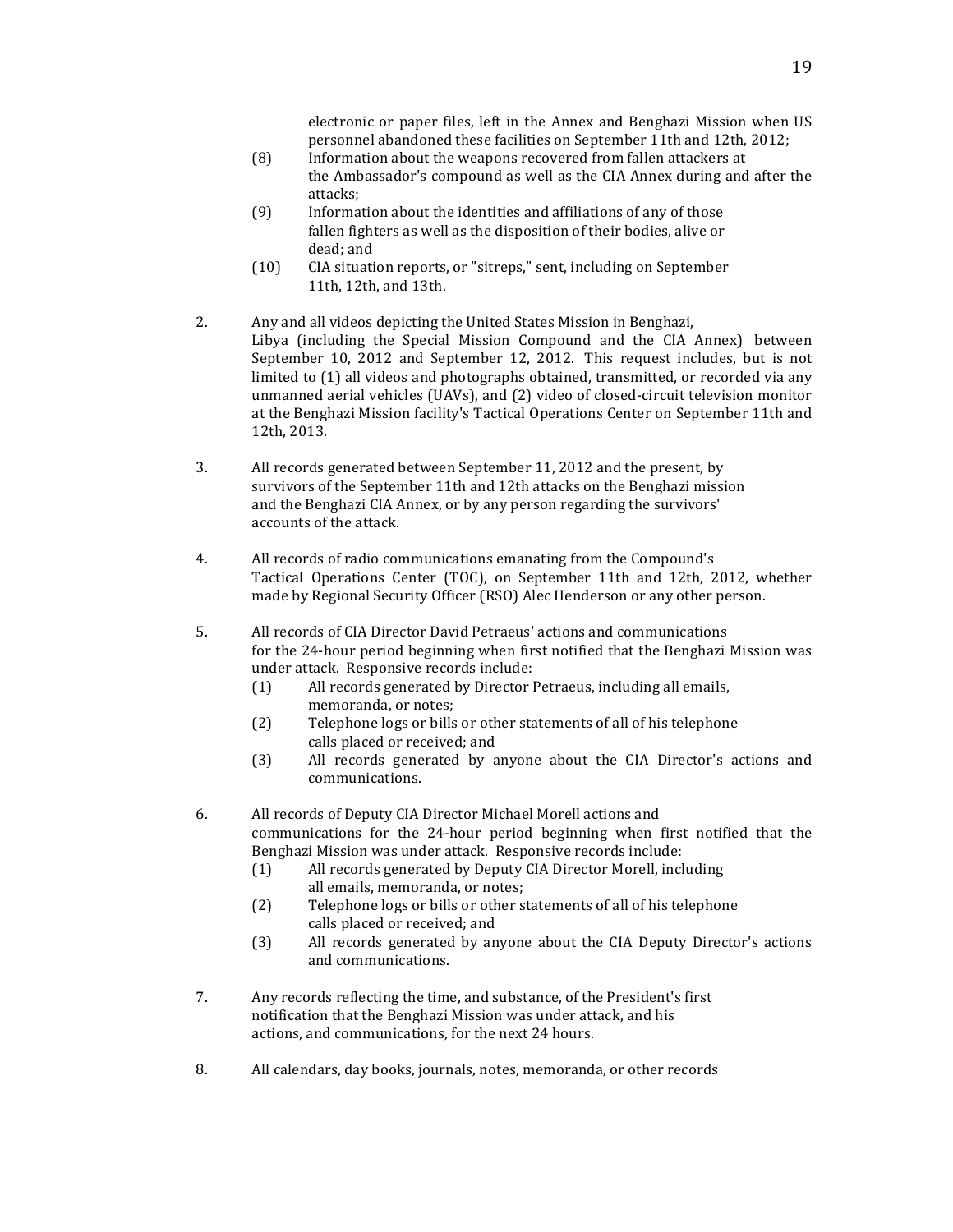reflecting Ambassador Stevens' schedule on September 11, 2012, including the Ambassador's diary, and all correspondence to or from the Ambassador regarding his meetings that day, including with the Turkish Consul General.

- 9. All records of the purpose of Ambassador Stevens' meetings on September 11, 2012, including analysis or assessments of those meetings, whether written before or after September 11, 2012.
- 10. All correspondence to or from Ambassador Stevens on September 10th and 11th, 2012.
- 11. All notes, memoranda, and correspondence generated between January of 2007 and September 11, 2012, regarding meetings between Christopher Stevens or any other Tripoli Embassy official, and one or more of the following individuals:
	- Ahmed Abu Khattala, a commander of the Libyan Ansar al-Shariah militia group
	- **Mustafa Abdul Jalil**, Chairman of the Libyan National Transitional Council from 5 March 2011-8 August 2012
	- **Mahmoud Jibril**, Interim Prime Minister of Libya and Chair of the Executive Board of the National Transitional Council from  $5\$ March-23 October 2011
	- **Wissam bin Hamid**, a Libya Shield Brigade commander, supporter of the Libyan Muslim Brotherhood Justice  $&$ Construction Party, and veteran jihad fighter of Iraq  $&$ Afghanistan, who provided security for US representatives in Benghazi and was tentatively identified by the Library of Congress as the head of al-Oa'eda in Libya
	- **Abdelhakim Belhadj** (aka Abdallah al Sadeq), veteran jihad fighter of Iraq & Afghanistan, commander of the AQ franchise militia, Libyan Islamic Fighting Group (LIFG) (aka Libyan Islamic Movement for Change), post-revolution military commander of Tripoli, and Libyan delegation leader to the Syrian Free Army in late 2011
	- **Ismael al-Sallabi** (brother of Ali), commander of the Al-Qa'edalinked al-Sahati Brigade during the revolution, and Benghazi Military Council commander afterwards, close ally of Abdelhakim Belhadj and Mustafa Jalil
	- Ali al-Sallabi (brother of Ismael), called the 'spiritual leader' of the Libyan revolution, Muslim Brotherhood links, led effort with Seif al-Qaddafi and US Embassy Tripoli to gain release of jihadi detainees from Libyan jails
	- **Mohammad al-Sallabi**, father of Ali and Ismael, among the founders of the Libyan Muslim Brotherhood in the 1960s
	- Abu Sufian bin Qumu, veteran jihad fighter in Afghanistan from Derna, Libya, captured in 2001, detained at GITMO, sent back to Libyan jail, released in 2010, led jihad vs Qaddafi in 2011, and led Benghazi Mission attack in Sep 2012.
- 12. For the period of February 15th, 2011, through December 31st, 2012, all DOD and CIA or other intelligence community records, shared with members of Congress, regarding collection, storage, transportation of arms and equipment in Libya.
- 13. For the period of February 15th, 2011, through December 31st, 2012, all DOD and CIA or other intelligence community records of Congressional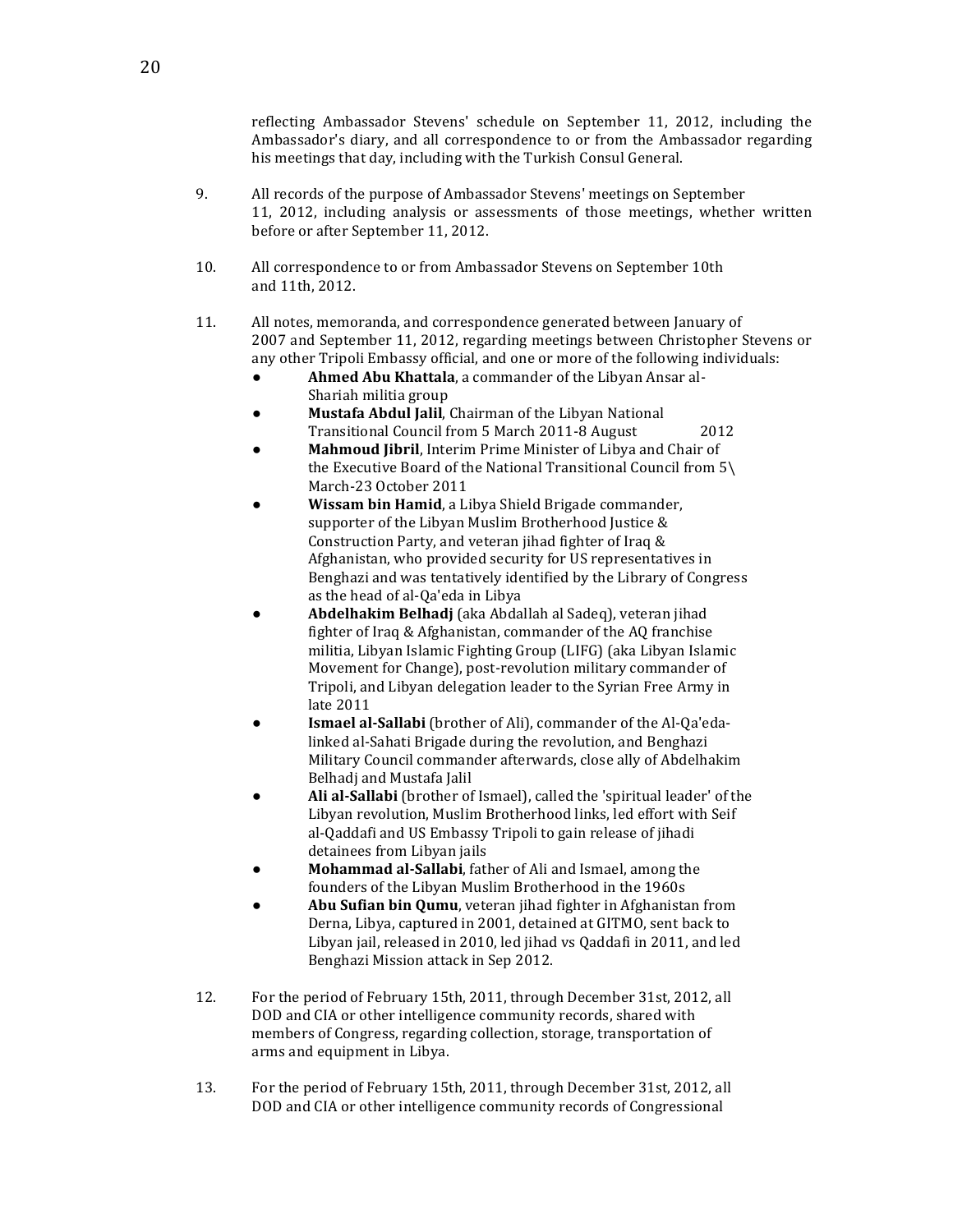approval for CIA transport of arms to Syrian rebel forces.

- 14. All records regarding Deputy National Security Adviser for Homeland Security and Counter-terrorism John Brennan's recommendations regarding the overthrow of Libyan leader Muammar Gaddafi.
- 15. Records of the video teleconference on the afternoon of the September 16th, 2012, between the FBI and other IC officials in Washington, regarding FBI interviews with U.S. personnel who had been on the compounds in Benghazi during the attack. For your reference, the following is an excerpt from the December 30, 2012, Senate Committee On Homeland Security And Governmental Affairs, "Flashing Red: A Special Report On The Terrorist Attack At Benghazi:"

On September 15th and 16th, officials from the FBI conducted face-to-face interviews in Germany of the U.S. personnel who had been on the compound in Benghazi during the attack. The U.S. personnel who were interviewed saw no indications that there had been a protest prior to the attack. Information from those interviews was shared on a secure video teleconference on the afternoon of the 16th with FBI and other IC officials in Washington; it is unclear whether the question of whether a protest took place was discussed during this video conference.

16. Non-Disclosure Agreements signed by survivors of the Benghazi attacks, including employees or contractors of the CIA or DOD.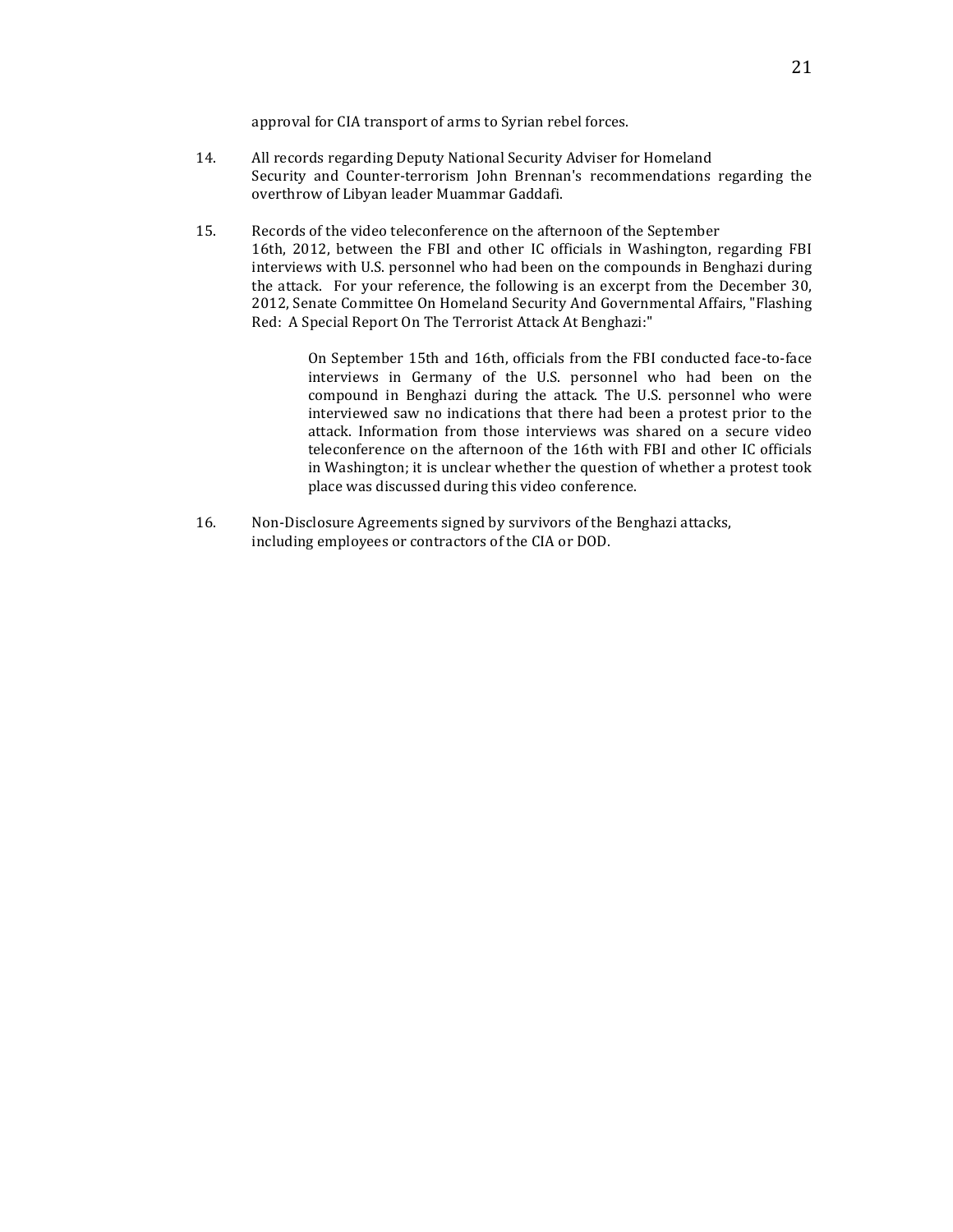### **Appendix: Supporting Documents**

### **Accuracy in Media Press Briefing Primary Source Reporting April 22, 2014**

**Subject:** Muammar Qaddafi Regime Discussions with AFRICOM about Talks under "White Flag of Truce"

**Source:** Rear Admiral Charles R. Kubic, CEC, U.S. Navy (ret)

Shortly after NATO officially entered the Libyan revolt on the side of the rebels on 19 March 2011, former Libyan ruler Muammar Qaddafi expressed willingness to discuss directly with AFRICOM the possibility of abdication, exile, and an end to hostilities.

On 20 March 2011, General Abdulgader Yusef Dibri, head of Muammar Qaddafi's personal security, conveyed Qaddafi's willingness to consider direct talks with the U.S. government under a flag of truce. Upon receipt of this information, RADM (ret.) Chuck Kubic telephoned LTC Brian Linvill at 49 7117 293645 at his AFRICOM office in Stuttgart, Germany (cell phone  $#$  49 1515 258128). LTC Linvill served at that time as the AFRICOM point of contact for any and all communications involving Qaddafi's Libyan military based on his prior service in Libya (2008-2011) where he had come to know personally all of Qaddafi's senior military staff.

RADM Kubic told LTC Linvill that he had information through an intermediary that the Libyans were ready to establish a direct line of communication with the U.S. military command. Linvill immediately passed this information up his chain of command to General Carter Ham, Commander of U.S. AFRICOM. AFRICOM responded quickly and with interest in setting up a direct line of military-to-military communication with Gen. Dibri.

On 21 March 2011, General Ahmed Mamud (a senior aide to Oaddafi) telephoned LTC Linvill directly in Stuttgart, Germany and declared the following:

- The Libyans wished to declare a 72-hour truce for the purpose of conducting negotiations on the terms of a formal ceasefire.
- The talks could be held in Tripoli, Libya between Major General Abu-Bakr Yunis Jabr, the Libyan Defense Minister, and General Carter Ham.
- § If these conditions are acceptable, the Libyans will stop all combat operations immediately and withdraw all military forces to the outskirts of all cities, and assume a defensive posture.
- § To ensure credibility with the international community, the Libyans recommend observers from the African Union be invited into Libya to ensure the truce is honored.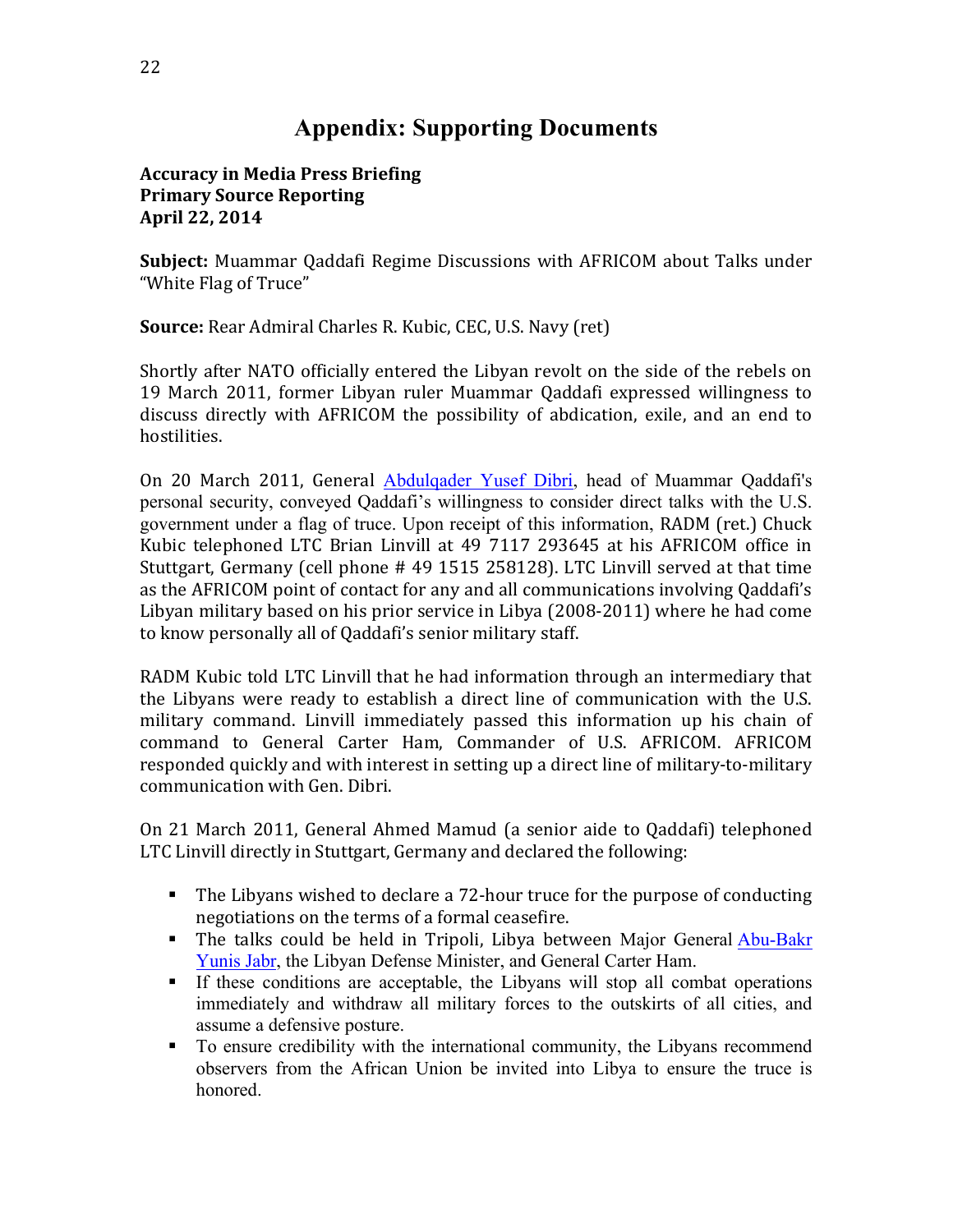That night, on NBC News, Gen. Ham issued a statement asserting that the U.S. military was not targeting Muammar Qaddafi. By 22 March 2011, Qaddafi verifiably had begun to pull his forces back from key rebel-held cities such as Benghazi and Misrata. Word was passed that he wanted a way out of the crisis and was willing to step down and permit a transition government to take power in his stead. Qaddafi reportedly sought only two conditions:

- Permit him to go after Al-Qa'eda in the Islamic Maghreb (AQIM); and
- Remove sanctions against him, his family, and those loyal to him.

Despite the willingness of both AFRICOM Commander Gen. Carter Ham and Muammar Qaddafi to pursue the possibility of truce talks, permission was not given to Gen. Ham from his chain of command in the Pentagon and the window of opportunity closed.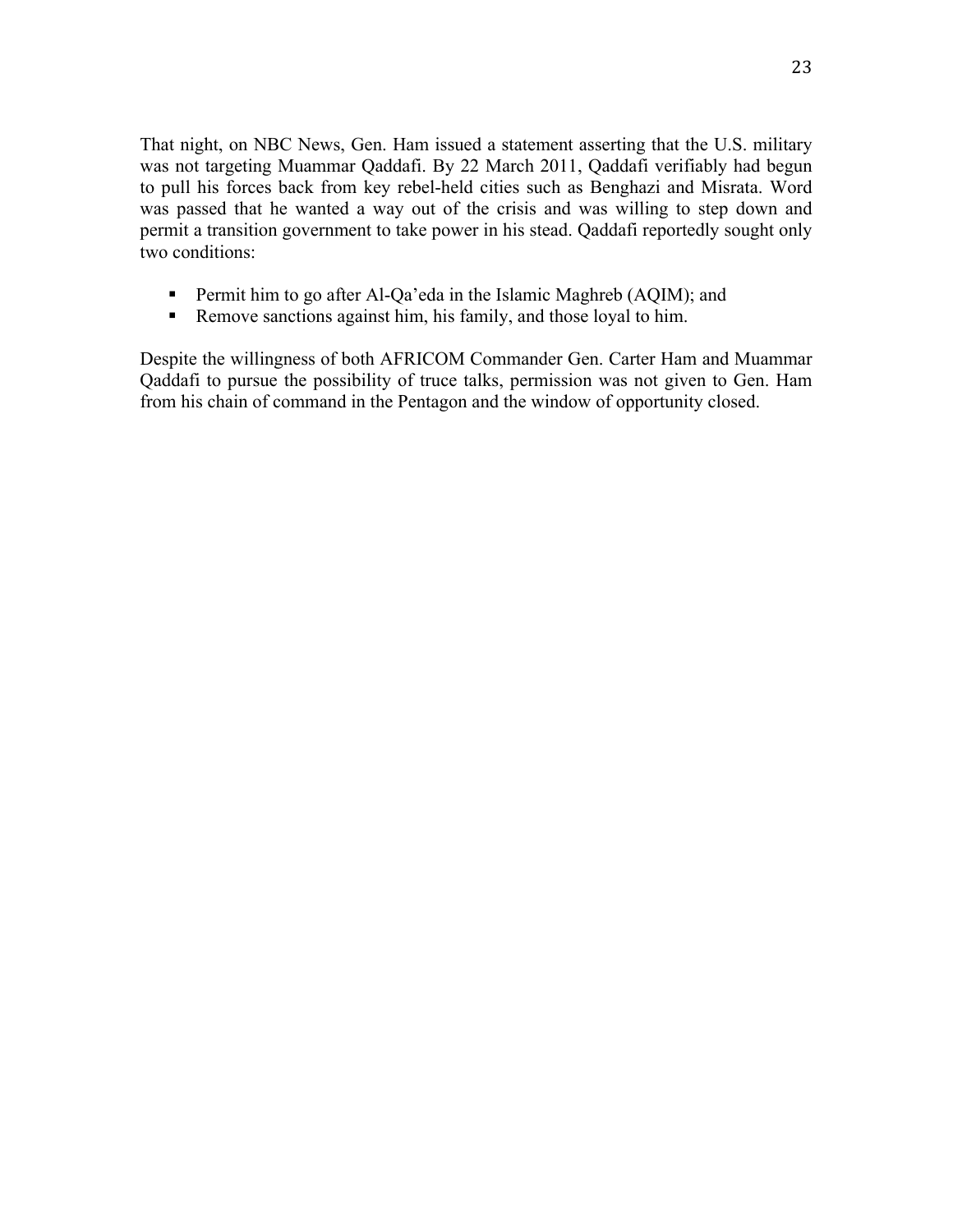### **Members of the Citizens' Commission on Benghazi**

#### **Roger Aronoff, Editor of Accuracy in Media**

Roger Aronoff, Editor of Accuracy in Media, is also AIM's Executive Secretary. Aronoff has worked as a journalist, TV producer, director, writer and distributor. He also hosts AIM's show on BlogTalkRadio, "Take AIM." Roger joined AIM in May of 1997 and has written, produced and directed award-winning documentaries including *Confronting Iraq: Conflict and Hope*, *The Clinton Legacy* and *TWA 800: The Search for the Truth*. Aronoff has appeared as a guest commentator on National Public Radio, Air America, CNN, Fox News, CNBC's "Kudlow & Company," Court TV, Russia Today, and CTV (Canadian TV), among others. A University of Texas graduate with a B.A. in History, Aronoff has worked as a freelance journalist in South Africa and a columnist for the Jewish Herald Voice, and as a producer of syndicated radio and TV musical/variety programs, including "Woodstock: Ten Years Later," "Billboard's Artist of the Year," "No Place But Texas," and "Bravisimo."

In 2008 Aronoff produced, directed and co-wrote a documentary that aired on many PBS stations called "*Fighting Words: A Tale of How Liberals Created Neoconservatism*," and in 2009 produced a weekly public affairs show on PBS called "Think Tank with Ben Wattenberg."

#### **Captain Larry Bailey (SEAL) USN Ret.**

Captain Larry Bailey, a native of Marshall, TX, and a graduate of Stephen F. Austin State College, spent almost 27 years as a U.S. Navy SEAL. Obtaining his commission from Navy Officer Candidate School in 1962, he was first assigned to the destroyer USS LEARY before receiving orders to Underwater Demolition Team training in Little Creek, VA. After a year in UDT-22, he was assigned to SEAL Team TWO, where he spent almost five years and with whom he participated in the Dominican Republic invasion and deployed to Vietnam, where he led the first East Coast SEAL platoon into combat.

Included in Captain Bailey's duty stations were the Philippines, Panama, Bolivia, and Scotland. He commanded Naval Special Warfare Center, where all SEALs are trained, for three years and retired in 1990 from the U.S. Special Operations Command in Tampa, FL.

Since his retirement, Captain Bailey has been involved in issues of national policy and has chaired Gathering of Eagles since 2007. He is also co-chairman of Special Operations Speaks, an organization that speaks out on defense-related issues, particularly those involving special operations forces. He and his wife Judy live in Chocowinity, NC, and are the parents of two adult children.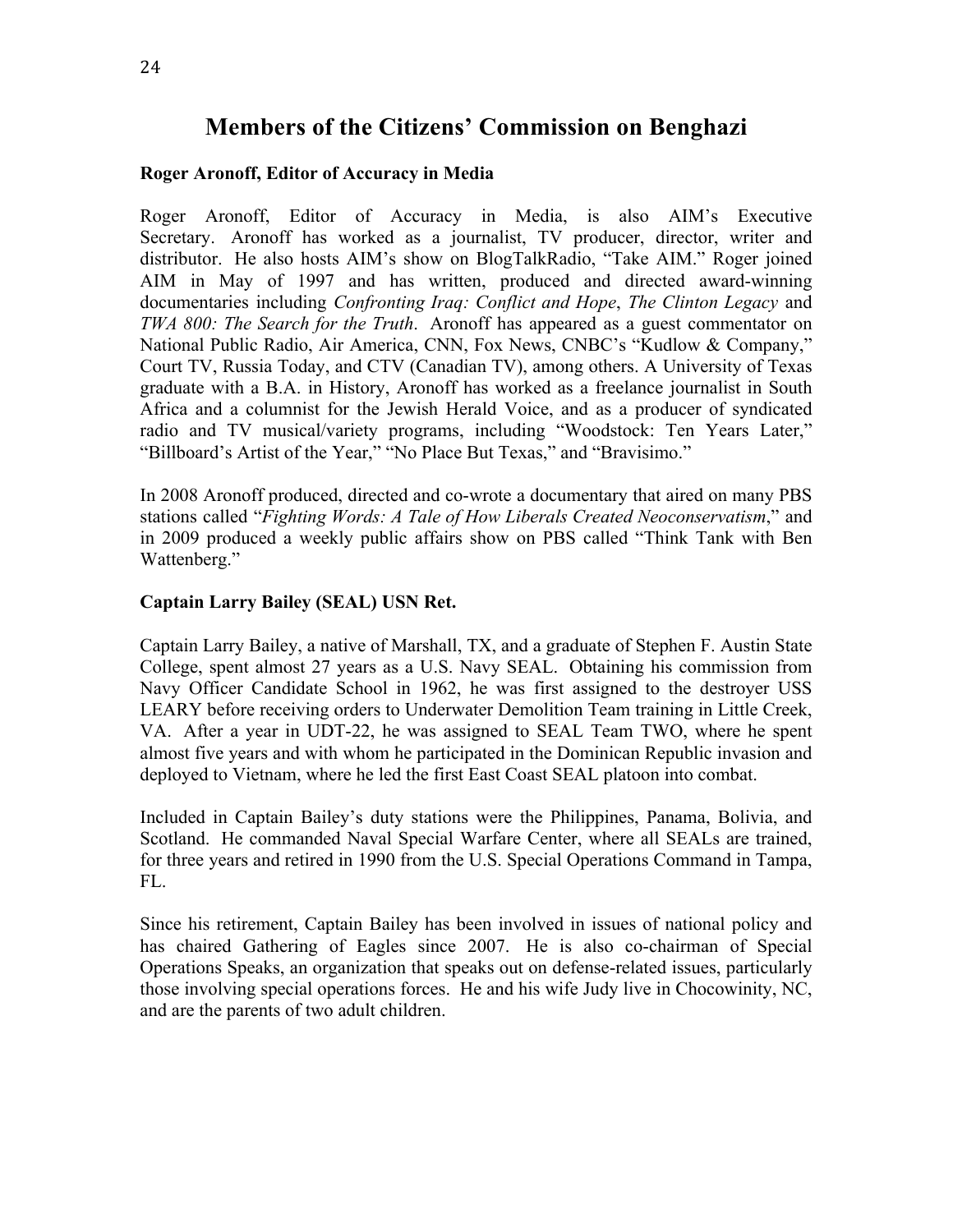#### **Lieutenant Colonel Kenneth Benway, U.S. Army Special Forces (Retired)**

Lieutenant Colonel Ken Benway enlisted in the U.S. Army as a parachute infantryman in 1966. He underwent Army Special Forces training and deployed to Vietnam, serving from 1967-68, as a Special Forces medic with a Chinese Nung Company of the I Corps Mobile Strike Force, 5th Special Forces Group. In 1970, he was commissioned as Second Lieutenant of Infantry, serving in leadership assignments in both Germany and Italy with the 509th Parachute Infantry. Over the course of 27 years in uniform, he served with the 3d, 5th and 10 Special Forces Groups, with the Special Operations Command (Europe), as an exchange program officer with the Susa Alpine Infantry Battalion (Italian Army) in northwest Italy, and with the US Army JFK Special Warfare Center and School.

On retiring in 1993, he served as senior special operations analyst, program manager and corporate director in a variety of contracted support arrangements with the U.S. Army Special Operations community.

### **Col. Dick Brauer Jr., USAF (Ret.)**

Colonel Richard F. ("Dick") Brauer Jr. USAF, (Ret) amassed 5,200 hours of worldwide flying, attaining the aeronautical rating of Master Navigator. His tours of flying duty and deployments include Southeast Asia/Vietnam (1967-68), Europe, Central and South America (1968- 1971) and Australia (1971-1973), where he represented the USAF and the United States as an Exchange Officer, flying as an instructor in the Royal Australian Air Force (RAAF).

Following his Pentagon tour he was selected to be the 12th Commandant of the United States Air Force Special Operations School (Hurlburt Field, FL) and served the joint SOF, conventional and interagency communities in that education leadership position from 1986 until his retirement in 1991, having completed 26 years of active duty military service. In 2010 Colonel Brauer was inducted into the Air Commando Hall of Fame.

### **Lt. Col. Dennis B. Haney, USAF (Ret.)**

Lt. Col. Dennis B. Haney, USAF (Ret) is a program manager, a U.S. Air Force jet fighter aircraft operations director, flight test director, and combat-experienced Electronic Warfare Officer with 22 years of experience as an Electronic Combat technical expert. He served three years on the 52nd Tactical Fighter Wing Staff in Spangdahlem AB, Germany, and has served in a number of positions at The Johns Hopkins University Applied Physics Laboratory. He assisted the Cooperative Engagement Capability (CEC) Program Manager in managing 185 technical personnel in positions including Assistant Program Manager for the CEC Program. After retiring, he joined Special Operations Speaks (SOS) as the Operations Coordinator.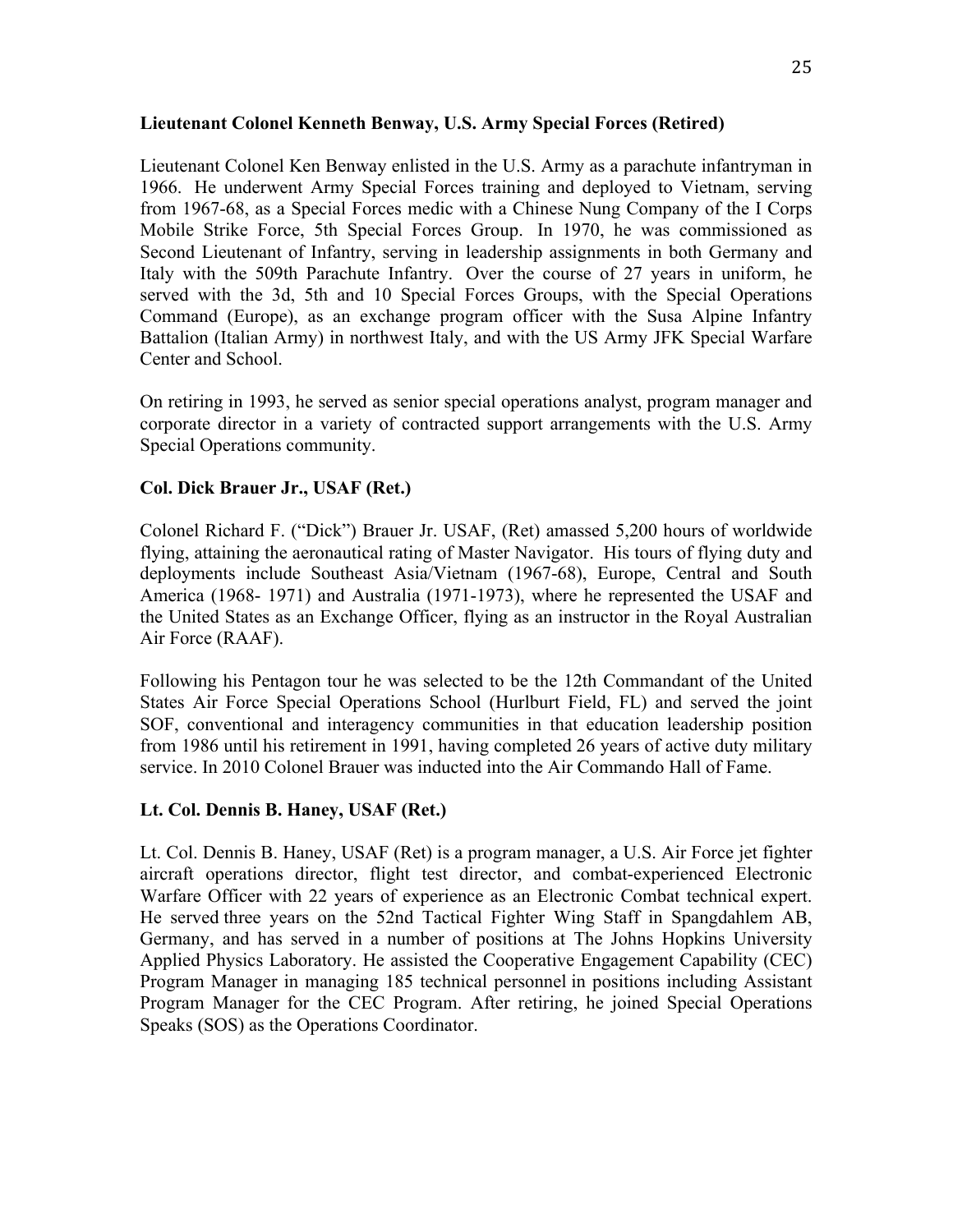#### **B/Gen. Charles Jones, USAF (Ret.)**

Charles Jones, B/Gen., USAF (RET) served continuously in the Air Force and Air Force Reserves from 1954 to 1986. He is the founder, and was Chairman, now retired, of the National Veterans Coalition, an arm of the Constitution Party. He is a member of Stand up America and serves on the advisory Kitchen Cabinet. He is a lifetime member of both the Order of Daedalians, (a Fraternal Organization of Military Pilots) and the Military Officers Association of America, a veterans association dedicated to maintaining a strong national defense.

#### **Clare Lopez, former CIA officer**

Clare M. Lopez is Vice President for Research and Analysis at the Center for Security Policy and a Senior Fellow at The Clarion Project, the London Center for Policy Research, and the Canadian Meighen Institute. Also the Vice President of the Intelligence Summit, she formerly was a career operations officer with the Central Intelligence Agency, a professor at the Centre for Counterintelligence and Security Studies, Executive Director of the Iran Policy Committee from 2005-2006, and has served as a consultant, intelligence analyst, and researcher for a variety of defense firms. She was named a Lincoln Fellow at the Claremont Institute in 2011.

#### **Admiral James Lyons (Ret.)**

Retired Admiral James "Ace" Lyons is a former four star admiral, Commander-in-Chief of the U.S. Pacific Fleet, and the Father of the Navy Seal Red Cell Program. His other commands include U.S. Second Fleet, NATO Striking Fleet, as well as Seventh Fleet Logistic Force plus several ship commands. As the Deputy Chief of Naval Operations from 1983 to 1985, he was principal advisor on all Joint Chiefs of Staff matters. He also served as Senior U.S. Military Representative to the United Nations. He is a graduate of the U.S. Naval Academy and has received post-graduate degrees from the U.S. Naval War College and the U.S. National Defense University.

#### **General Thomas McInerney (Ret.)**

Retired General Thomas McInerney served overseas in NATO, Pacific Air Forces and as commander of 11th Air Force in Alaska. Currently, he is a Fox News contributor, and is a member of the Iran Policy Committee. From 1994, McInerney was Director of the Defense Performance Review (DPR), reporting to the Secretary of Defense and Vice President Al Gore who conceived this initiative for the Federal Government. In that capacity, McInerney led the Pentagon's "reinventing government" effort, focused on making government more efficient by using the latest and best business practices.

#### **Col. Wayne Morris USMC (Ret.)**

Retired USMC Colonel Wayne Morris is President at WAYMOR Inc. He has more than 34 years of service in the United States Marine Corps. Rising from Private to Staff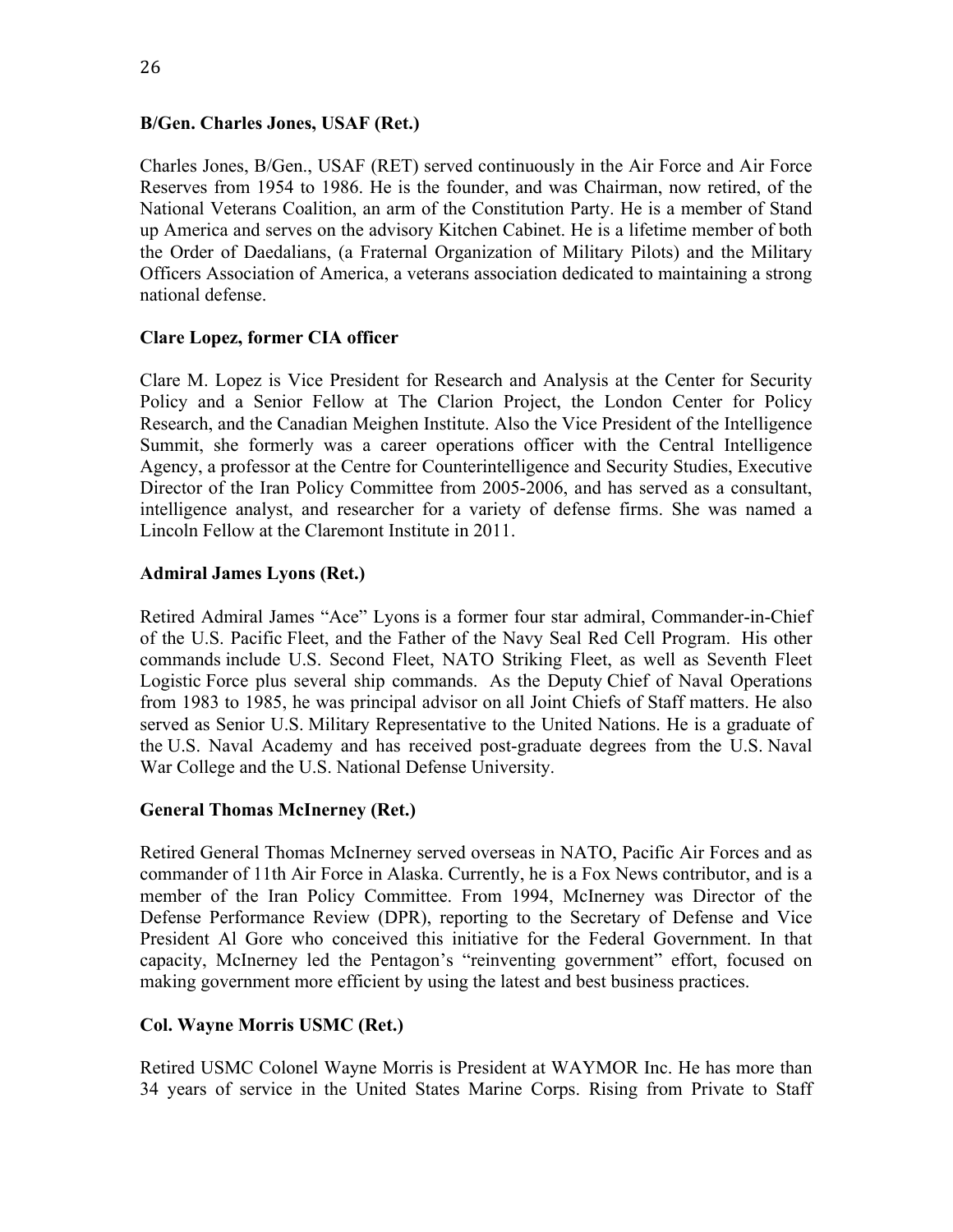Sergeant and then, via a Combat Leadership Commission during Vietnam, from Second Lieutenant to Colonel, he retired in 1996. He was the Human Resources Director of Onslow County, North Carolina Local Government from 1997 to 2005 and was a Senior Operations Advisor to the Afghan National Army 2006 to 2007.

### **Chet Nagle**

Chet Nagle is a Naval Academy graduate, a Georgetown Law School graduate, and a Cold War carrier pilot who flew in the Cuban Missile Crisis. He joined International Security Affairs (ISA) as a Pentagon civilian involved in international defense projects. Afterwards, he lived abroad for 12 years as a director of Aeromaritime, Inc and an agent for the CIA, working in Iran, Oman, and many other countries. Along the way, he founded a geo-political magazine, *The Journal of Defense & Diplomacy*. At the end of his work in the Middle East, he was awarded the Order of Oman for his role in Oman's victory against communist Yemen. Nagle's first book, *Iran Covenant*, is a fact-based novel about Iran's nuclear weapons program and the use of EMP to end it. His second novel is *The Woolsorters Plague*. It describes an attack on Washington, DC, by terrorists with biological weapons made in Iran. He has appeared often on radio (including the Monica Crowley Fox News show, Rick Wiles' TruNews, and the Hugh Hewitt Show) and television (including Stakelbeck on Terror on CBN, and Faster Please on PJTV)). He also appeared in *Iranium*, a documentary film about Iran's nuclear weapons program. Nagle is a contributing editor for Family Security Matters, contributes to Daily Caller, and writes for various clients. His website is www.chetnagle.com.

### **John A. Shaw**

John A. Shaw is the Senior Partner of the Cambridge Consulting Group, an international consulting firm specializing in trade, energy, and technology, especially the growing market of defense and dual-use technology. He has had a forty-year career focused on technology transfer, arms sales, and international development, with intensive experience in Europe and the Middle East. He has held senior management positions in the U.S. government and in major international management consulting firms.

At the Department of Defense from 2001 to 2005, Mr. Shaw served as Deputy Undersecretary of Defense for International Technology Security, a position created for him to assure that U.S. export controls are based on a solid technological understanding of the potential military and dual-use employment of all U.S. technology. Mr. Shaw was part of the office of the Undersecretary for Acquisitions, Technology, and Logistics (AT&L) and oversaw all international technology transfers and military sales involving U.S. technology in that area. Mr. Shaw at the same time served as Director, International Armament and Technology Trade (IATT), an arm of the DoD Inspector General's office tasked with policing international technology exports.

In addition, his background as Inspector General together with his appointment as the technical IG trouble shooter for transportation and communications in Iraq surfaced the largest corruption case in Iraqi reconstruction: The fixing of the 3 billion dollar telecom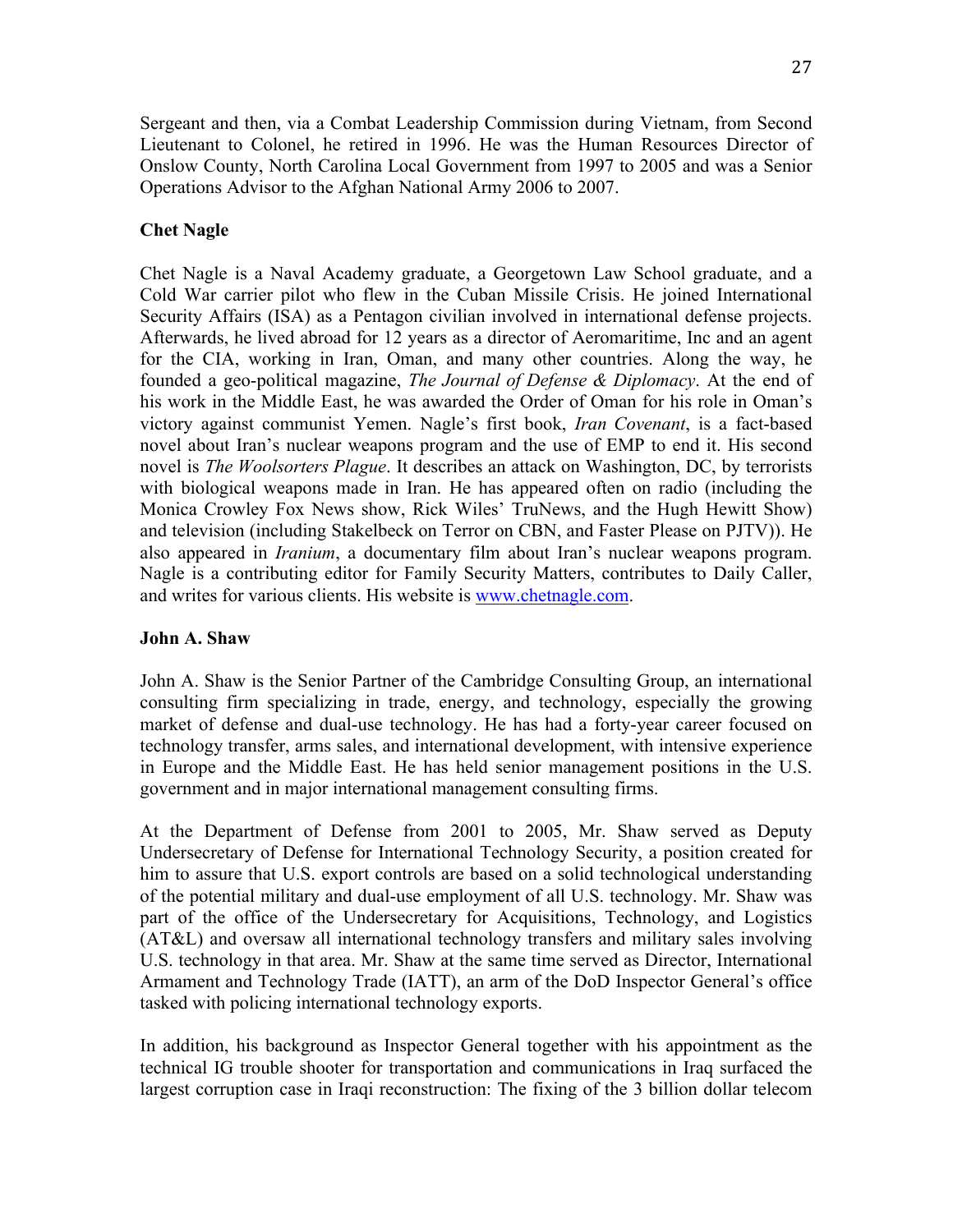tender in 2003 involving tens of millions of dollars of bribes to American and British officials by an Iraqi billionaire with the aid of British intelligence. Efforts by the perpetrators of the fix to try to smear Shaw resulted in his complete exoneration by the FBI and Department of Justice.

Mr. Shaw also established that massive amounts of high explosives and chemical weapons were clandestinely moved to Syria by Russian troops just before the beginning of the Iraq war. Those Iraqi chemical weapons provided a massive foundation for the current Syrian arsenal of chemical weapons. Shaw's efforts established definitively the presence of WMD in Iraq and the way in which they were dispersed despite a widespread international effort to cover up their presence.

Mr. Shaw served on the White House staff in the Ford, Reagan, and Bush I administrations, and was White House liaison at the Defense, State, and Commerce Departments. He oversaw the personnel transitions at Defense in 1975 and 2001, at State in 1981, and at Commerce in 1989.

Mr. Shaw received an A.B. with Highest Honors in History from Williams College in 1962, a B.A. (Cantab.), and an M.A. from Cambridge University in 1964 and 1967. He received a Ph.D. from Cambridge in 1972 and was Executive Secretary to Sir Herbert Butterfield in the formation of the Diplomatic Studies Group. He has taught international affairs at Cambridge, Williams, Georgetown, and the Institute Politique in Paris.

### **Kevin Shipp, former CIA officer**

Kevin Shipp, a former CIA Officer and Antiterrorism expert, held several high level positions in the CIA. He was assigned as a protective agent for the Director of Central Intelligence, a counterintelligence investigator, a Counter Terrorism Center officer, a team leader protecting sensitive CIA assets from assassination, a manager of high-risk protective operations, a lead instructor for members of allied governments, an internal staff security investigator, and a polygraph examiner. He was tasked with protecting the CIA from foreign agent penetration and the chief of training for the CIA federal police force. Mr. Shipp functioned as program manager for the Department of State, Diplomatic Security, and Anti Terrorism Assistance global police training program. He is the recipient of two CIA Meritorious Unit Citations, three Exceptional Performance Awards and a Medallion for overseas covert operations. He is the author of *From the Company of Shadows–CIA Operations and the War on Terrorism*.

#### **Wayne Simmons, former CIA officer**

Wayne Simmons spent 27 years working with the CIA to combat terrorism, narcoterrorism and narcotics trafficking, arms smuggling, counterfeiting, cyber-terrorists, and industrial and economic espionage. He sits on the Advisory Council for the Intelligence Summit, and is a contributor to the conservative publication Human Events. Simmons has been a Terrorism Analyst for the Fox News Channel since 2002.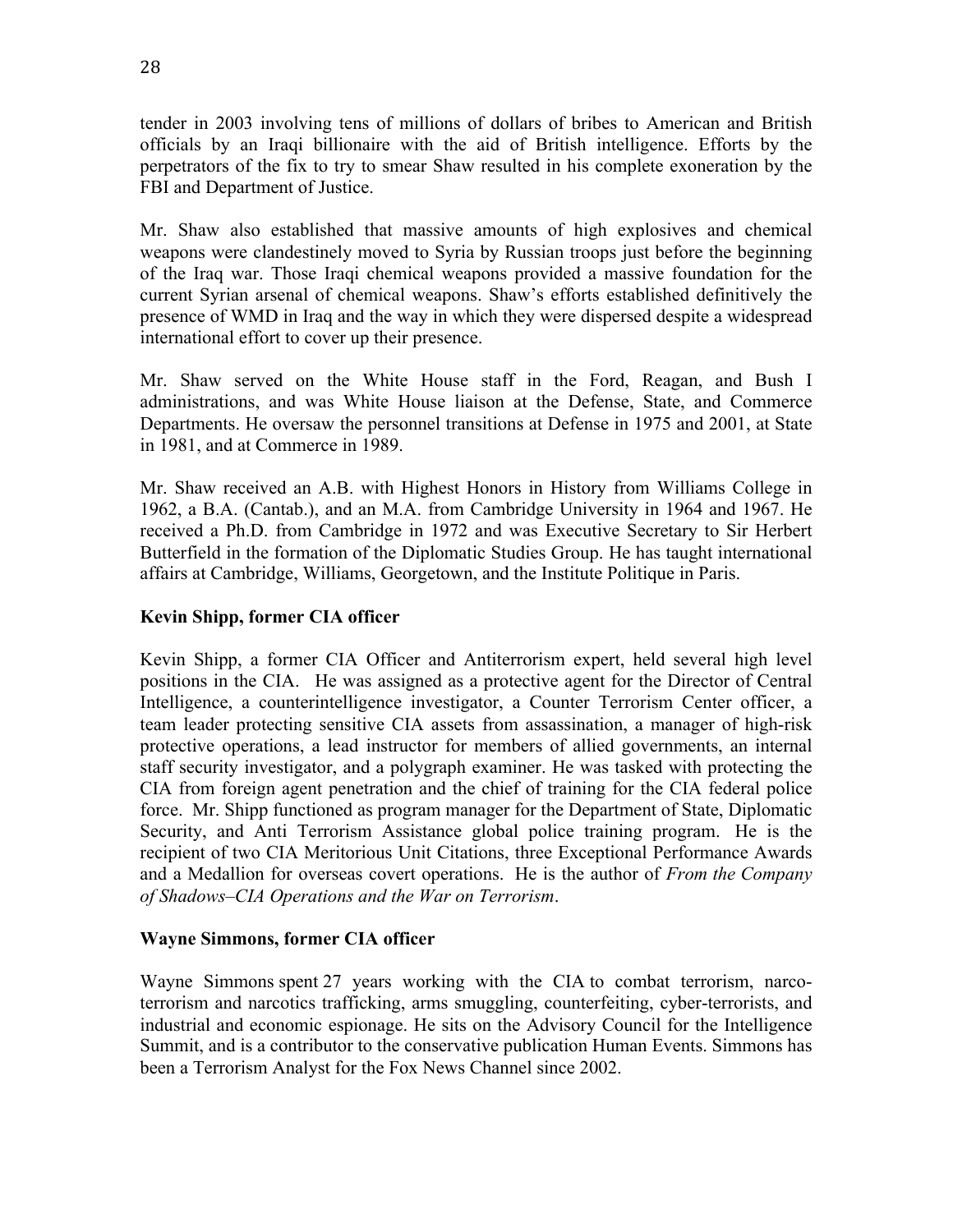#### **General Paul Vallely (Ret.)**

Retired General Paul Vallely served in the Vietnam War and retired in 1993 as Deputy Commanding General, Pacific Command. In 2004, together with retired Air Force Lieutenant General Thomas McInerney, he co-authored the book *Endgame: The Blueprint for Victory in the War on Terror*. He is the Chairman of Stand Up America and Nemo Arms Company. Vallely has lent his support to the organization Veteran Defenders of America.

#### **Former Congressman and Retired Army Lieutenant Colonel Allen West**

Former Congressman and Retired Army Lieutenant Colonel Allen West is a current contributor for Fox News and P.J. Media. Before taking office, he was an adviser to the Afghan National Army. On January 3, 2011, West took office as the first black Republican Congressman from Florida since Josiah T. Walls left office in 1876. West was also a member of the Tea Party Caucus and has been referred to as one of the champions of the Tea Party movement.

### **CCB Advisory Members:**

#### **Steven Emerson, Executive Director, Investigative Project on Terrorism**

Steven Emerson is considered one of the leading authorities on Islamic extremist networks, financing and operations. He serves as the Executive Director of The Investigative Project on Terrorism, one of the world's largest storehouses of archival data and intelligence on Islamic and Middle Eastern terrorist groups. Emerson and his staff frequently provide briefings to U.S. government and law enforcement agencies, members of Congress and congressional committees, and print and electronic media, both national and international. Since 9-11, Emerson has testified before and briefed Congress dozens of times on terrorist financing and operational networks of Al Qaeda, Hamas, Hezbollah, Islamic Jihad, and the rest of the worldwide Islamic militant spectrum.

Emerson is the author or co-author of six books on terrorism and national security. He and his organization have been quoted or profiled in hundreds of newspaper and television stories since 9-11.

Emerson is recognized as one of the first terrorism experts to have testified and warned about the threat of Islamic militant networks operating in the United States and their connections worldwide. In a pioneering congressional testimony delivered in 1998, he specifically warned about the threat of Osama Bin Laden's network. Nearly every one of the terrorist suspects and groups first identified in his 1994 film have been indicted, convicted, or deported since 9-11.

#### **Pete Hoekstra, Senior Fellow, Investigative Project on Terrorism**

The Honorable Pete Hoekstra is an IPT Shillman Senior Fellow, specializing in national